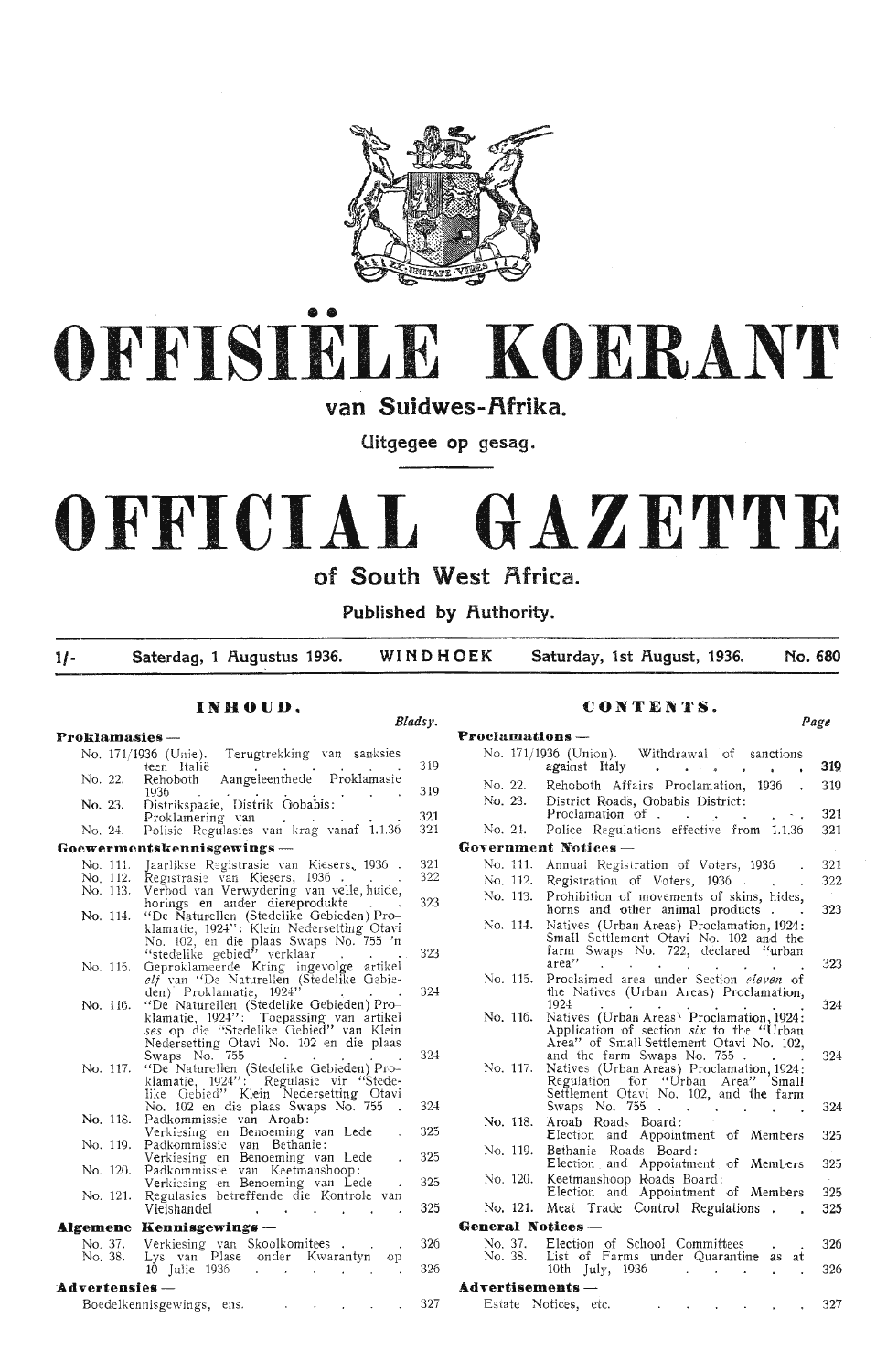#### PROKLAMASIE

VAN · LUITENANT-KOLONEL SY EKSELLENSIE DIE HOOOEDELAOBARE DIE GRAAF VAN CLARENDON, LID VAN DIE MEES EERVOLLE OEHEIME RAAD VAN' SY MAJESTEIT, OROOTKRUISRIDDER VAN DIE MEES ONDERSKEIE ORDE VAN SAINT MICHIEL EN SAINT GEORGE, GOEWERNEUR-OENERAAL EN OPPERBE-VELHEBBER IN EN OOR DIE UNIE VAN SUID-AFRIKA.

No. 171, 1936 (Unie).]

Nademaal dit dienstig geag was om sekere maatreëls te tref ter vervulling van die verpligtings wat, kragtens Artikel 16<br>van die Statuut van die Volkebond, op die Unie rus, en ten gevolge waarvan Proklamasies Nos. 219, 240 en 241 van<br>1935 en No. 106 van 1936, uitgevaardig is;

En nademaal die Algemene Vergadering van die Volke-<br>bond, op 4 Julie 1936, 'n besluit aangeneem het waarin aanbeveel word dat "die Ko-ordinasie Komitee al die nodige voorstelle aan die regerings moet doen, ten einde die maat-<br>reëls deur hulle getref om uitvoering te gee aan Artikel 16<br>van die Statuut voormeld, te beëindig''; ·

En nademaal die Ko-ordinasie Komitee nou die opheffing, op die 15de Julie 1936, van die maatreëls, wat deur die betrokke regerings getref is, aanbeveel het;

Daarom is dit dat ek kragtens die bevoegdhede aan my verleen, by artikel een van die "Vredesverdrag en Zuid West Afrika Mandaat Wet" van 1919 (No. 49 van 1919) hierby proklameer, verklaar en bekend maak as volg:-

Proklamasies Nos. 219, 240 en 241 van 1935 en No. 106 van 1936, word hierby met inwerkingtreding van 15 Julie 1936, hermep, sowel wat die Unie as wat die Mandaatgebied Suidwes-Afrika betref.

#### GOD BEHOEDE DIE KONING.

Oegee onder my Hand en die Grootseël van die Unie van Suid-Afrika te Durban, op hede die Veertiende dag van Julie Eenduisend Negehonderd en Ses-en-dertig.

CLARENDON,

Goewerneur-generaa!.

Op las van Sy Eksellensie die<br>Goewerneur-generaal-in-rade.

J. B. M. HERTZOG.

#### **PROKLAMASIES**

#### **VAN** SY EDELE DAVID GIDEON CONRADIE, ADMINISTRATEUR VAN SUIDWES-AFRIKA.

No. 22 van 1936.]

NADEMAAL deur paragraaf *vier* van die Ooreenkoms tussen die Administrateur van Suidwes-Afrika en die Kaptein<br>van die Rehoboth-Gemeente en die lede van die Raad van die voormelde Gemeente gesluit, watter Ooreenkoms deur<br>Proklamasie van die Administrateur, gedagteken die agt-en-<br>twintigste dag van September 1923 (Proklamasie No. 28 van<br>1923) bevestig en bekragtig is, dit *inter alia* o is dat die Administrateur, na rugspraak met die Raad van die voormelde Rehoboth-Gemeente, die bevoegdheid sou besit om wette vir die *Gebiet* te maak en om die werking van enige wet wat in die Gebied Suidwes-Afrika in werking is op die landstreek, wat in die Ooreenkoms die *Gebiet* ge-<br>noem word, uit te brei, as hy sodanige wetgewing of uitbreiding in die belange of van die Gebied Suidwes-Afrika 6f van die *Gebiet* raadsaam of wenslik ag;

#### **PROCLAMATION**

BY LIEUTENANT-COLONEL HIS EXCELLENCY THE RIGHT HONOURABLE THE EARL OF CLARENDON, A MEMBER OF HIS MAJESTY'S MOST HONOURABLE PRIVY COUNCIL, KNIGHT GRANO CROSS OF THE MOST DISTINGUISHED ORDER OF SAINT MICHAEL AND SAINT GEORGE, GOVERNOR-GENERAL ANO COMMANDER-IN-CHIEF IN AND OVER THE UNION OF SOUTH AFRICA.

No. 171, 1936 (Union).]

Whereas it was deemed expedient to take certain measures<br>in fulfilment of the obligations incumbent on the Union in virtue of Article 16 of the Covenant of the League of Nations, and, in consequence whereof Proclamations Nos. 219, 240 and<br>241 of 1935 and No. 106 of 1936 were promulgated:

And whereas the Assembly of the League of Nations did on the 4th July, 1936, adopt a resolution recommending that "the Committee of Co-ordination should make all the neces-"the Committee of Co-ordination should make all the neces-<br>sary proposals to the Governments in order to bring to an<br>end the measures taken by them in execution of Article 16 of the Covenant":

And whereas the Committee of Co-ordination has now recommended to the governments concerned that the measures taken by them be abrogated on the 15th July, 1936;

Now, therefore, under and by virtue of the powers vested<br>in me, under section *one* of the Treaty of Peace and South West Africa Mandate Act, 1919 (Act No. 49 of 1919), I do<br>hereby proclaim, declare and make known as follows:—

Proclamations Nos. 219, 240 and 241 of 1935 and No. 106 of 1936 are hereby repealed, in respect of the Union as well as the Mandated Territory of South West Africa, with effect from the 15th July, 1936.

#### GOD SAVE THE KING.

Given under my Hand and the Great Seal of the Union of South Africa at Durban this Fourteenth day of July One thousand Nine hundred and Thirty-six.

CLARENDON,

Governor-General.

By Command of His Excellency the Govemor-Oeneral-in-Council.

J. B. M. HERTZOG.

#### **PROCLAMATIONS**

#### By HIS HONOUR **DAVID** GIDEON CONRADIE, ADMINISTRATOR Of SOUTH WEST AFRICA.

#### No. 22 of 1936.]

WHEREAS by paragraph *four* of the Agreement concluded between the Administrator of South West Africa and the <br>Kapitein of the Rehoboth community, and the members of the Raad of the said community, which said Agreement was<br>ratified and confirmed by Proclamation of the Administrator<br>dated the twenty-eighth day of September, 1923 (Proclama-<br>tion No. 28 of 1923), it was agreed *inter alia* said Rehoboth community should possess the power to legislate for the *Gebiet* and to extend to the Territory referred to in the Agreement as the *Gebiet* the operation of any law in force in the Territory of South West Africa, if he considered such legislation or extension expedient or desirable in the interests of either the Territory of South West Africa, it in the interests of either the Territory of South West Africa or the *Oebiet*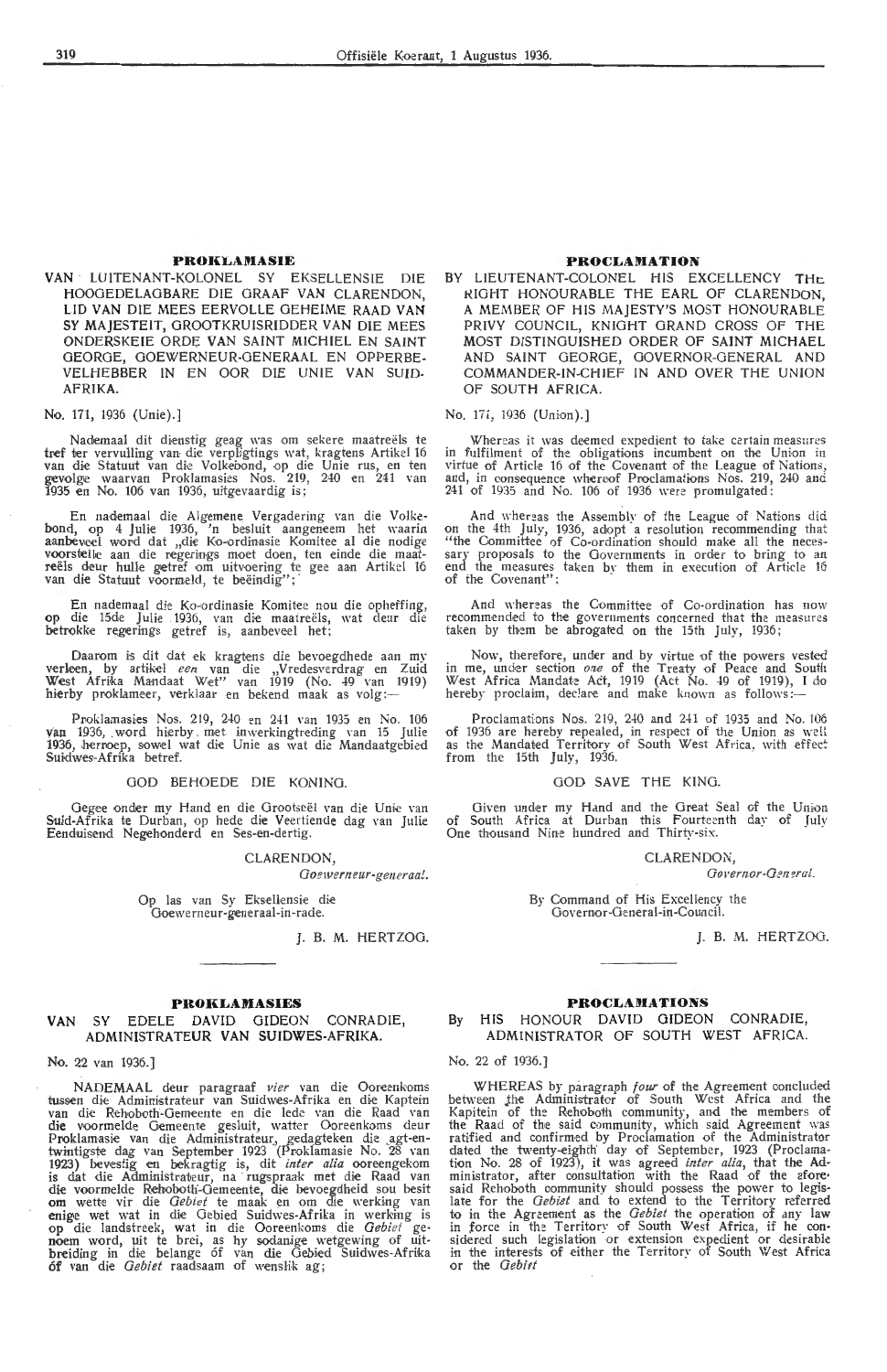EN NADEMAAL deur artikel *een* van "De Rehoboth Aangelegenheden Proklamatie, 1924" (Proklamasie No. 31 van 1924), bepaal is, dat vanaf en na die inwerkingtreding daarvan die Raad sou ophou om binne die *Gebiet* te fungeer<br>en dat al die bevoegdhede, funksies en pligte, deur wet aan die Raad verleen, by die Magistraat van die distrik Rehoboth sou berus;

EN NADEMAAL die Administrateur, na rugspraak met die Magistraat van die distrik Rehoboth, dit raadsaam en wenslik ag in die belange van die Gebied Suidwes-Afrika<br>en van die *Gebiet* om die wyse te verander waarop seker wette van krag in die Gebied Suidwes-Afrika en van te vore<br>toegepas op die *Gebiet* aldus toegepas moet word;

SO IS DIT dat ek, op grond van en kragtens die bevoegdhede aan my verleen, hiermee proklameer, verklaar en<br>bekendmaak, as volg:---

1. In hierdie Proklamasie beteken die uitdrukking *''die Oehiet''* na verwvs as die *Oebiet* in die Ooreenkoms bevat in die Bylae van' Proklamasie van die Administrateur gedagteken die agt-en-twintigste dag van September 1923 (Proklamasie No. 28 van 1923), soos gewysig deur artikel *11eertie11* van die Proklamasie van 1928 met betrekking *tot* Rehoboth - Gebiet-Aangeleenthecle (Proklamasie No. 9 van 1928).

2. ( 1) Artikel *twee* van die Rehoboth-Gebiet (Uitbreid-ing rnn Wetk) Proklamasie van 1930 (Proklamasie No. 12 van 1930), word hiermee gewysig -

- (a) deur skrapping van die woorde "daaronder, wat hierna uitgevaardig mag word", wat daarin voorkom, en die vervanging daarvoor van die woorde "wat uitgevaardig is of hierna uitgevaardig mag word";
- (b) deur die invoeging na die woorde "verkoop is" daarin voorkom van die woorde "of wat hierna koop mag word met die goedkeuring van die ministrateur". wat **ver-Ad-**

(2) Die bepalings van hierdie artikel word geag van krag te gewees het vanaf die sewentiende dag van April 1930.

3. (1) "De Landmeting Proclamatie, 1920" (Proklamasie No. 7 van 1920), en "De Additionele Landmeting Proklamatie 1920" (Proklamasie No. 78 van 1920), soos gewysig deur "De Additionele Landmeting Wijziging Proklamatie 1921" (Proklamasie No. 45 van 1921), tesame met al die wysigings<br>van en byvoegings tot die vermelde wette wat hierna verorden mag word en al die regulasies wat uitgevaardig is of hierna daa ronder uitgevaardig mag word, is van voile krag en werking binne die *Gebiet:* 

Met die verstande dat waar die goedkeuring van 'n diagram of 'n stuk grond vereis word in terme van sub-<br>artikel (1) van artikel *twee* van "De Additionele Landmeting Proklamatie 1920", soos voormeld, en enige grond in die *Oebiet* wat aan sodanige stuk grond aangrens, nie in die Aktekantoor van die Gebied geregistreer is nie, die Magistraat<br>van die distrik Rehoboth geag word die eienaar te wees van sodanige aangrensende grond vir die doeleindes van die vermelde subartikel.

(2) Die bepalings van hierdie artikel word geag van krag te gewees het vanaf die veertiende dag van November 1923: Met .die verstande dat al die diagramme van die opmeting van grond in die *Gebiet* geleë wat goedgekeur is in die kantoor van die Landmetergeneraal te Windhoek op die datum van die inwerkingtreding van hierdie Proklamasie geag word korrek goedgekeur te wees.

4. Die volgende wette, tesame met alle wysigings daar-<br>van of byvoegsels daartoe wat hierna verorden mag word,<br>en alle regulasies wat in verband daarmee opgetrek is of wat hierna opgetrek mag word, is van volle krag en werking in die *Gebiet* ten aansien van vaste eiendom in die *Gebiet* geleë wat in die Aktekantoor van Suidwes-Afrika geregistreer is op die datum van die inwerkingtreding van hierdie proklamasie of wat hierna geregistreer mag word ingevolge en kragtens die bepalings van "De Land Eigendomsrechten Proklamatie 1921" (Proklamasie No. 2 van 1921):

- (a) "De Registratie van Akten Proclamatie, 1920" (Proklamasie No. 8 van 1920), soos van tyd tot tyd gewysig;
- (b) Die Konsolidasie- en Wysigingsordonnansie betreffende Belasting van Orondeiendom 1935 (Ordonnansie No. 5 van 1935 ), soos van tyd tot tyd gewysig;
- (c) Die Ordonnansie betreffende die Konsolidasie en Wvsi• ging van Hereregte 1935 (Ordonnansie No. 23 van<br>1935).

AND WHEREAS, by section *one* of the Rehoboth Affairs Proclamation, 1924 (Proclamation No. 31 of 1924), it was provided that, foom and after the taking effect thereof **t'he**  Raad should cease to function within the *Gebiet*, and that all and several the powers, functions and duties vested by law in the Raad should vest in the Magistrate of the District. of Rehohoth ;

AND WHEREAS, after consultation with the Magistrate of the District of Rehoboth, the Administrator considers it expedient and desirable in the interests of the Territory<br>of South West Africa and of the *Oebiet*, to vary the manner in which certain laws in force in the Territory of South West Africa and previously applied to the *Gebiet* should be so<br>applied;

NOW THEREFORE, under and by virtue of the powers in me vested, I do hereby proclaim, declare and make known<br>as follows:—

1. In this Proclamation, the expression "the *Gebiet"* means the territory referred to as the *Gebiet* in the Agreement contained in the Schedule to Proclamation of the Administrator dated the twenty-eighth day of September, 1923 (Proclamation No. 28 of 1923), as amended by section *fourteen* of the Rehoboth Gebiet Affairs Proclamation, 1928 (Proclamation No. 9 of 1928).

2. (1) Section *two* of the Rehoboth *Gebiet* (Extension of Laws) Proclamation, 1930 (Proclamation No. 12 of 1930) is hereby amended -

- (a) by the deletion of the words "thereunder which **may**  hereafter be made" occurring therein, and the substitution therefor of the words "which have been made<br>or may hereafter be made thereunder";
- (b) by the addition ·of the following words at the **end**  thereof  $-$  "or which may hereafter be sold with the approval of the Administrator".

(2) The provisions of this section shall be deemed to have been in force as from the seventeenth day of April, 1930.

3. (1) The Land Survey Proclamation, 1920 (Proclamation No. 7 of 1920), and the Additional Land Survey Proclamation, 1920 (Proclamation ·No. 78 of 1920), as amended by the Additional Land Survey Amendment Proclamation,<br>1921 (Proclamation No. 45 of 1921), together with all amendments of and additions to the said laws which may hereafter be enacted and all regulations which have been or may hereafter be made thereunder shall be of full force and effect within the *Oebiet:* 

Provided that where the approval of a diagram of a piece of land is sought in terms of sub-section (1) of section *two* of the Additional Land Survey Proclamation, 1920, afore-<br>said, and any land in the *Gebiet* contiguous to such piece of land is not registered in the Deeds Registry of the Territory, the Magistrate of the District of Rehoboth shall be deemed to be the owner of such contiguous land, for the purposes of the said sub-section.

(2) The provisions of this section shall be deemed to have been in force as from the fourteenth day of November, 1923; Provided that all diagrams upon the survey of land situated within the *Oebiet* which have been approved at the office of the Survey-General at Windhoek on the date of commencement of this Proclamation shall be deemed to have been correctly approved.

4. The following laws, together with all amendments thereof or additions thereto which may hereafter be enacted, and all regulations which have been or may hereafter be made thereunder, shall be of full force and effect in the *Gebiet*, in regard to immovable pr•operty situate within the *Oebiet*  which is registered in the Deeds Registry of South West Africa at the date of the taking effect of this Proclamation or which may hereafter be registered under and by virtue of the provisions of the Land Titles Proclamation, 1921 (Procla-<br>mation No. 2 of 1921):—

- (a) The Deeds Registry Proclamation, 1920 (Proclamation No. 8 of \_1920), as amended. from time to **time·;**
- (b) The Taxation of Landed Property Consolidation and Amendment Ordinance, 1935 (Ordinance No. 5 of 1935), as amended from time to time;
- (c) The Transfer Duty Consolidation and Amendment Ordinance, 1935 (Ordinance No. 23 of 1935 ).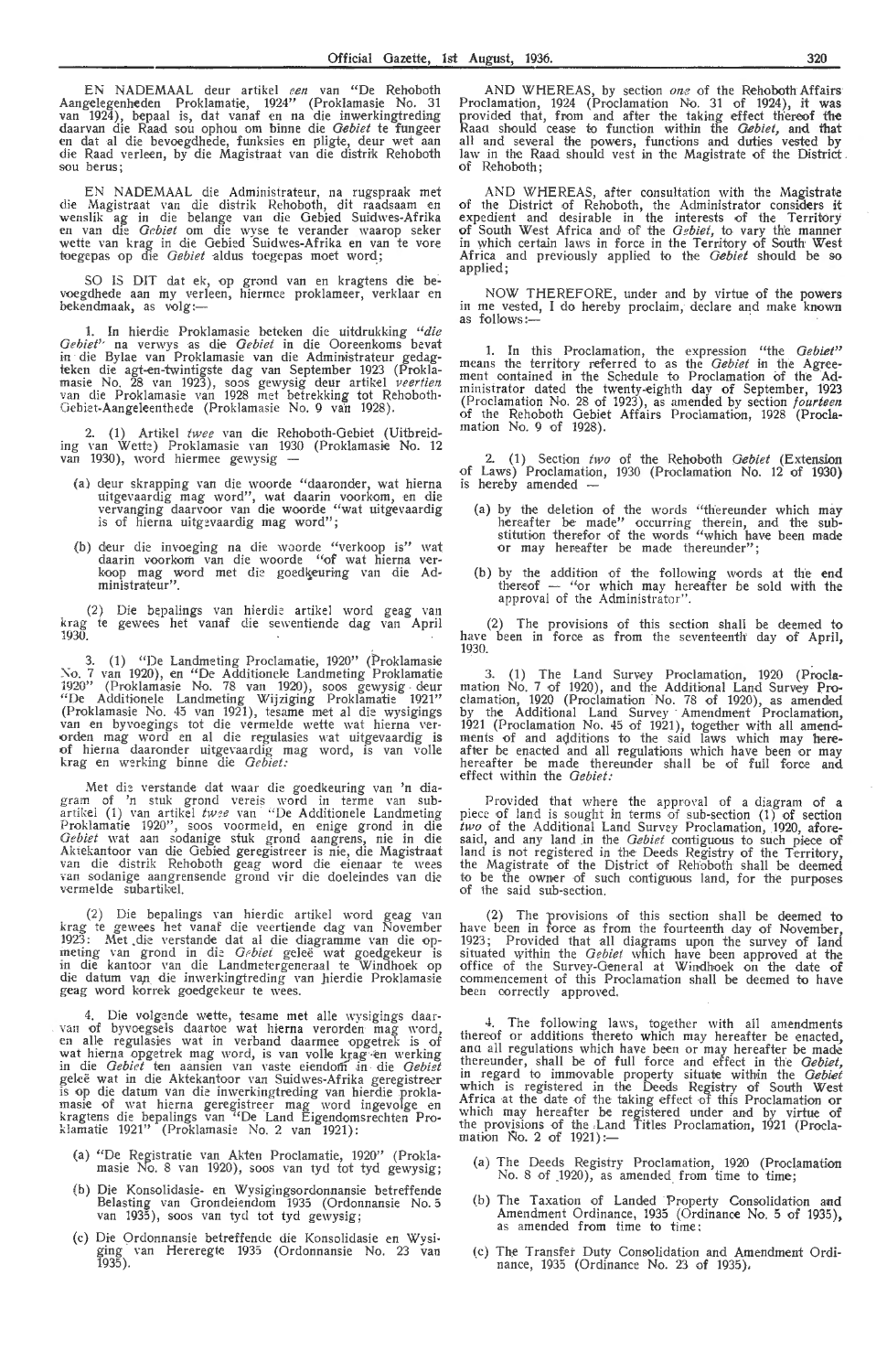5. Proklamasie van die Administrateur, wat die veertiende dag van November 1923 (Proklamasie No. 35 van 1923) gedagteken is, word hiermee herroep.

6. Hierdie Proklamasie kan vir alle doeleindes aangehaal word as die Rehoboth Aangeleenthede Proklamatie 1936.

GOD BEHOEDE DIE KONING.

Oegee onder my hand en seël te Windhoek op hierdie 27ste dag van Julie 1936. D. 0. CONRADIE,

*Administrateur.* 

#### No. 23 van 1936.]

INGEVOLGE en kragtens die bevoegdheid my Yer!een by artikel *vier* van die Paaie en Uitspanplekke Ordonnansie 1927 (Ordonnansie No. 15 van 1927), soos gewysig by die Paaie en Uitspanplekke Ordonnansie Wysigingsordonnansie 1928 (Ordonnansie No. 10 van 1928), verklaar ek hierby dat die paaie in die distrik Gobabis, beskrywe in die Bylae hier-<br>van distrikspaaie is.

#### GOD BEHOEDE DIE KONING.

Oegee onder my hand en seël te Windhoek hede die 13de dag van Julie 1936.

D. G. CONRADIE. *Administraieur.* 

#### BYLAE.

No. 90. Vanaf die dorp Oobabis, oor die algemeen oo~- waarts oor gedeelte B van die dorp en dorpsgronde Gobabis No. 74 en die plase Wendelstein No. 171 en Welkom No. 412 tot naby die woning op laasgenoemde plaas; vandaar nog oor die algemeen ooswaarts oor die plase Welkom No. 412, Halma No. 411, Auheib No. 408, Hester No. 407, Hansie No. 406, Hertzog No. 469 en Prelim No. 471 tot by 'n punt op distrikspad No. 26 op laasgenoemde plaas.

No. 91. Vanaf die •eindpunt van distrikspad No. 26 o\_p die plaas Dabis No. 298, oor die algemeen ooswaarts oor<br>die plase Dabis No. 298, Haakdoorn No. 300 en Blouberg No. 476 tot by 'n punt op distrikspad No. 53 op laasgenoemde plaas.

No. 24 van 1936.)

NADEMAAL dit wenslik is om voorsiening te maak dat die Regulasies gepubliseer onder Goewermentskennisgewing No. 44 gedateer die sesde dag van Maart 1936, en gemaak deur die Administrateur kragtens die bevoegdhede hom ver-<br>leen ooreenkomstig artikel *agt* van "De Politie Proklamatie, 1921' (Proklamasie No. 56 van 1921), terugwerkende krag sal he;

SO IS DIT dat ek, ingevolge en kragtens die bevoegdhede my verleen, hiermee proklameer, verklaar en bekendmaak dat die vermelde Regulasies van krag sal wees vanaf die eerste dag van Januarie 1936.

GOD BEHOEDE DIE KONING.

Oegiee onder my hand en seel te Windhoek op hede die 28ste dag van Julie 1936. D. G. CONRADIE,

*Administrateur.* 

# **Goewermentskennisgewings.** Government Notices.<br>
Die volvende Goewermentskennisgewings word vir alge. The following Government Notices are publis

Die volgende Goewermentskennisgewings word vir algegemene informasie gepubliseer.

> F. P. COURTNEY CLARKE, *Sekretaris vir Suidwes-Afrika.*

Kantoor van die Administrateur, Windhoek,

No. 111.) [23 Julie 1936. No. 111.] [23rd July, 1936.

#### JAARLIKSE REOISTRASIE VAN KIESERS, 1936.

Vir die doel van die jaarlikse registrasie van kiesers in die Gebied gelas en beveel ek hierby, ingevolge en kragtens die bevoegdheid my verleen by paragrawe drie en vier-en *twintig* van die Bylae tot "De Zuidwest-Afrika Konstitutie Wet 1925" (Wet No. 42 van 1925), dat elke persoon genoem in die eerste en tweede kolomme van die aangehegte Bylae, hierby aangestel word en is om in en vir die kiesafdeling,

5. Proclamation of the Administrator, which is dated the fourteenth day of November, 1923 (Proclamation No. 35 of 1923) is hereby repealed.

6. This Proclamation may be cited for all purposes as the Rehoboth Affairs Proclamation, 1936.

#### GOD SAVE THE KING.

Given under my hand and seal at Windhoek, this  $27$ th day of July, 1936. D. 0. CONRADIE,

*Administrator.* 

## No. 23 of 1936.]

UNDER and by virtue of the powers in me vested by section *four* of the Roads and Outspans Ordinance, 1927 (Ordinance No. 15 of 1927), as amended *by* the Roads and Outspans Ordinance Amendment Ordinance, 1928 (Ordinanc~ No. 10 of 1928), I do hereby declare that the roads in the district of Oobabis, described in the Schedule hereto shall be district roads.

#### · . GOD SAVE THE KING.

Given under my hand and seal at Windhoek this 13th day of July, 1936.

**D. G.** CONRADIE, *Admlnistraror.* 

#### SCHEDULE.

No. 90. From the Township of Gobabis generally eastwards via portion B of the Gobabis Town and Townlands No. 74 and the farms W-en delstein No. 171 and Welkom No. 412 to near the homestead on the lastmentioned farm, thence continuing gemerally eastwards via the farms Welkom No. 412, Halma No. 411, Auheib No. 408, Hester No. 407, Hansie No. 406, Hertzog No. 469 and Prelim No. 471 to a point on district road No. 26 on the last mentioned farm.

No. 91. From the terminus of district road No. 26 on the farm Dabis No. 298, generally eastwards via the farms Dabis No. 298, Haakdoorn No. 300 and Blouberg No. 476 to a point on district road No. 53 on the last mentioned farm.

No. 24 of 1936.]

WHEREAS it is desirable to provide that the Regulations published under Government Notice No. 44 which is dated the sixth day of March, 1936, and made by the Administrator under the powers vested in him by section *eight* of the Police Proclamation, 1921 (Proclamation No. 56 of  $1921$ ), should be made retroactive;

NOW THEREFORE, under and by virtue of the powers in me vested, I do hereby proclaim, declare and make known that the said Regulations shall have effect as from the first day of January, 1936.

GOD SAVE THE KING.

Given under my hand and seal at Windhoek this 28th day of July, 1936.

D. 0. CONRADIE, *Administrator.* 

following Government Notices are published for general information.

> F. P. COURTNEY CLARKE *Secretary for South West Africa.*

Office of the Administrator, Windhoek,

#### ANNUAL REGISTRATION OF VOTERS, 1936.

For the purpose of the annual registration of voters in the Territory, I do hereby, under and by virtue of the powers in me vested by paragraphs *three* and *twenty-fow* of the Schedule to the South West Africa Constitution Act, 1925 (Act No. 42 of 1925), enjoin and direct that every person described in the first and second columns of the Schedule annexed hereto shall be and is hereby appointed to make out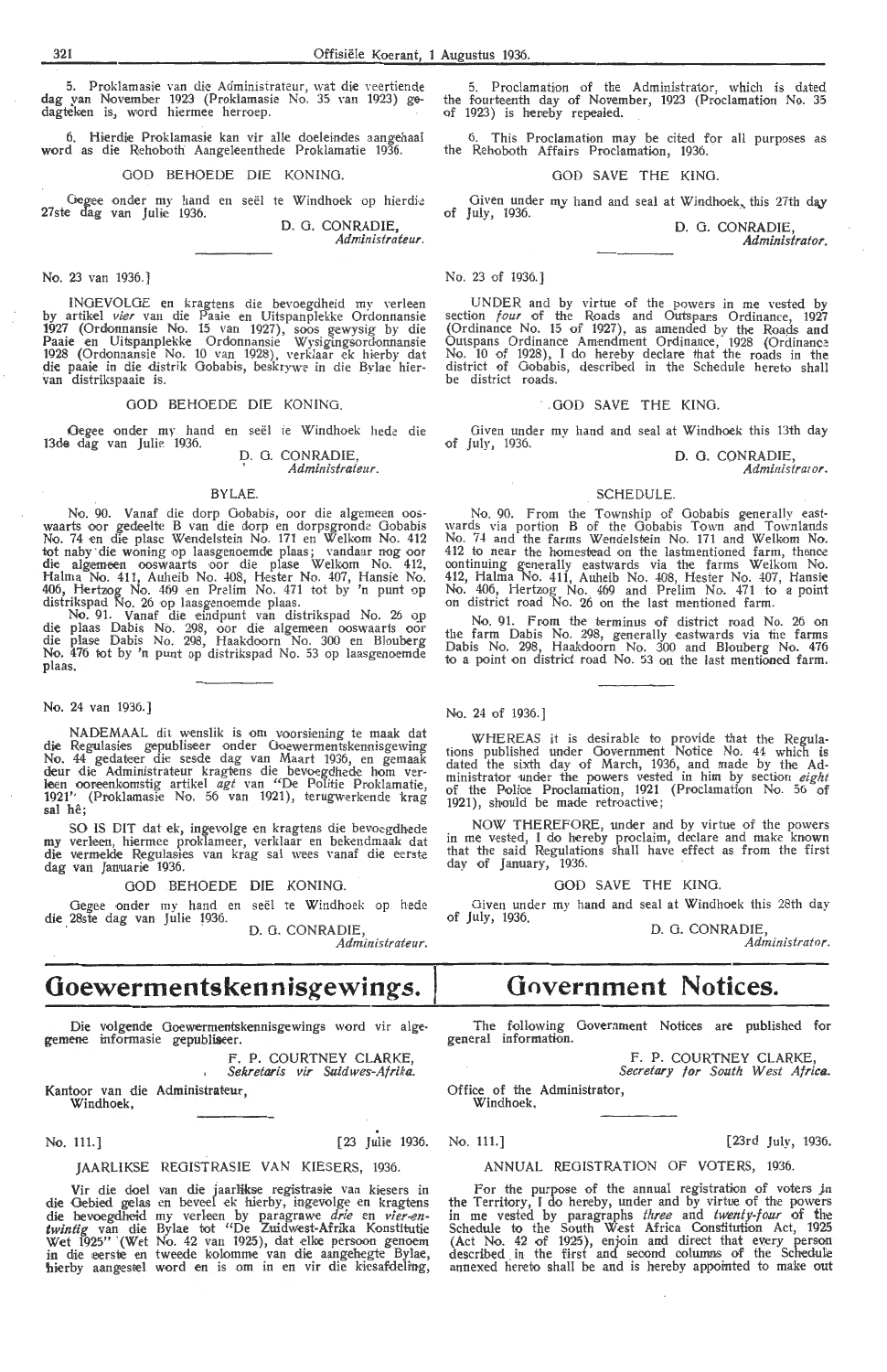waarvan die naam in die derde kolom van genoemde Bylae<br>naas die naam van elk sodanige persoon verskyn, 'n alfa-<br>betiese voorlopige lys van al die persone, wat bevoeg is<br>om as kiesers geregistreer te word en wat *bona fide* sodanige kiesafdeling woonagtig is, op te stel.

Verder gelas en beveel ek dat die datum vir die aan-<br>vang van die opstelling van elk sodanige alfabetiese lys die eerste dag van Augustus 1936, en die datum van die voltooiing yan elk sodanige lys die dertigste dag van September 1936 moet wees.

Gedateer te Windhoek op hede die 23ste dag van Julie 1936.

#### *D.* 0. CONRADIE, *Administrateur.*

in and for the electoral division the name of which is set opposite to the name of each such person in the third column of the said Schedule, an alphabetical provisional list of all persons who are qualified to be registered as voters and who<br>are *bona fide* residing in such electoral division.

I do further enjoin and direct that the date of the com-<br>mencement of the framing of every such alphabeticat list<br>shall be the first day of August, 1936, and the date of completion of every such list shall be the thirtieth day of September, 1936.

Dated at Windhoek, this 23rd day of July, 1936.

. D. 0. CONRADIE,

*Administrator.* 

[23rd July, 1936.

#### **BYLAE.** / SCHEDULE.

Naam van Registrasiebeampte. Name of Registering Officer. Donald John Stewart Jan Eelco Nicolai van den Bosch Stanley Chatfield Allen Charles Theodore Bourquin Aubrey Warren Leppan Johannes Nicolaas Lambrechts Michael Francis Joseph McHugh Donald John Stewart \_Hendrik Engelhard Moller Pieter Hendrik Kritzinger Potgieter Frederick William Rowland Staples Frederick William Rowland Staples Beskrywing en Adres van Registrasiebeamte. Description and address of Registering Officer. Klerk, Magistraatskantoor, Mariental. Clerk, Magistrate's Office, Mariental. Klenk, Magistraatskantoor, Oobabis. Clerk, Magistrate's Office, Oobabis. Klerk, Magistraatskantoor, Grootfontein. Clerk, Magistrate's Office, Grootfontein. Klerk, Magistraatskantoor, Keetmanshoop.<br>Clerk, Magistrate's Office, Keetmanshoop. Klerk, Magistraatskantoor, Luderitz. Clerk, Magistrate's Office, Luderitz. Klerk, Magistraatskantoor, Okahandja. Clerk, Magistrate's Office, Okahandja. Klerk, Magistraatskantoor, Otjiwarongo.<br>Clerk, Magistrate's Office, Otjiwarongo. Klerk, Magistraatskantoor, Mariental. Clerk, Magistrate's Office, Mariental. Klerk, Magistraatskantoor, Swakopmund. Clerk, Magistrate's Office, Swakopmund. Klerk, Magistraatskantoor, Warmbad. Clerk, Magistrate's Office, Warmbad. Assistent Magistraat, Windhoek. Assistant Magistrate, Windhoek. Assistent Magistraat, Windhoek. Assistant Magistrate, Windhoek. Naam van Kiesafdeling waar-<br>voor Registrasiebeampte aan-<br>gestel is om op te tree. Name of Electoral Division for which Registering Officer is appointed \_to act. Gibeon Gobabis. Grootfontein. Keetmanshoop. Luderitz Okahandja. Otjiwarongo Stampriet Swakopmund Warmbad Windhoek Distrik Windhoek District Windhoek Sentraal Windhoek Central.

No. 112.]

[23 Julie 1936. No. 112.]

#### REGISTRASIE VAN KIESERS, 1936. REGISTRATION OF VOTERS, 1936.

Ingevolge paragraaf *drie* van die Bylae tot "De Zuidwest-Afrika Konstitutie Wet 1925" (Wet No. 42 van 1925), word hierby aan die inwoners van die kiesafdelings, in die eerste kolom van die aangehegte Bylae genoem, bekendgemaak dat elke Registrasiebeampte, wat in die tweede en derde ko-<br>lomme van die gesegde Bylae genoem is, op die eerste dag<br>van Augustus 1936 sal begin om, ooreenkomstig die be--palings van paragraaf *vier-en-twintig* van die Bylae van die voornoemde Wet, in en vir die kiesafdelings wat naas die<br>naam van elk sodanige Registrasiebeampte verskyn,'n alfabetiese voorlopige lys op te stel van al die persone wat geregtig is daarop om by verkiesings van lede vir die Wet-<br>gewende Vergadering te stem.

Ten einde die lyste so volledig moontlik te kan opstel en om die weglating van bevoegde persone uit die lyste te voorkom, word al die persone, wat aanspraak mlaak dat hulle geregtig is om hul name in die betrokke lyste te laat opneem, versoek om of hul aansprake by die betrokke Registrasiebeamptes in te dien, of te verneem of hul name op genoemde lys geplaas is, op of **voor** die datum wat vir die voltooiing van sodanige lyste bepaal is, t.w. die dertigste .dag van September 1936.

In terms of paragraph *three* of the Schedule to the South West Africa Constitution Act, 1925 (Act No. 42 of 1925), notice is hereby given to the inhabitants of the Electoral' Divisions named in the first column of the Schedule annexed hereto, that every Registering Officer described in the second<br>and third columns of the said Schedule will commence on the first day of August, 1936, in accordance with the provisions of paragraph *twenty-four* of the Schedule to the said Act, to make out in and for the Electoral Division set opposite to the name of each such Registering Officer, an alphabetical provisional list of all persons entitled to vote at elections of members for the Legislative Assembly.

In order to secure the most complete lists possible and to prevent danger of exclusion of qualified persons from the lists, all persons claiming to be entitled to have their names placed on the respective lists are invited either to send in their claims to the respective Registering Officers, or to ascertain whether their names have been placed on the said<br>list on or before the date fixed for the completion of such lists, viz., the thirtieth day of September, 1936.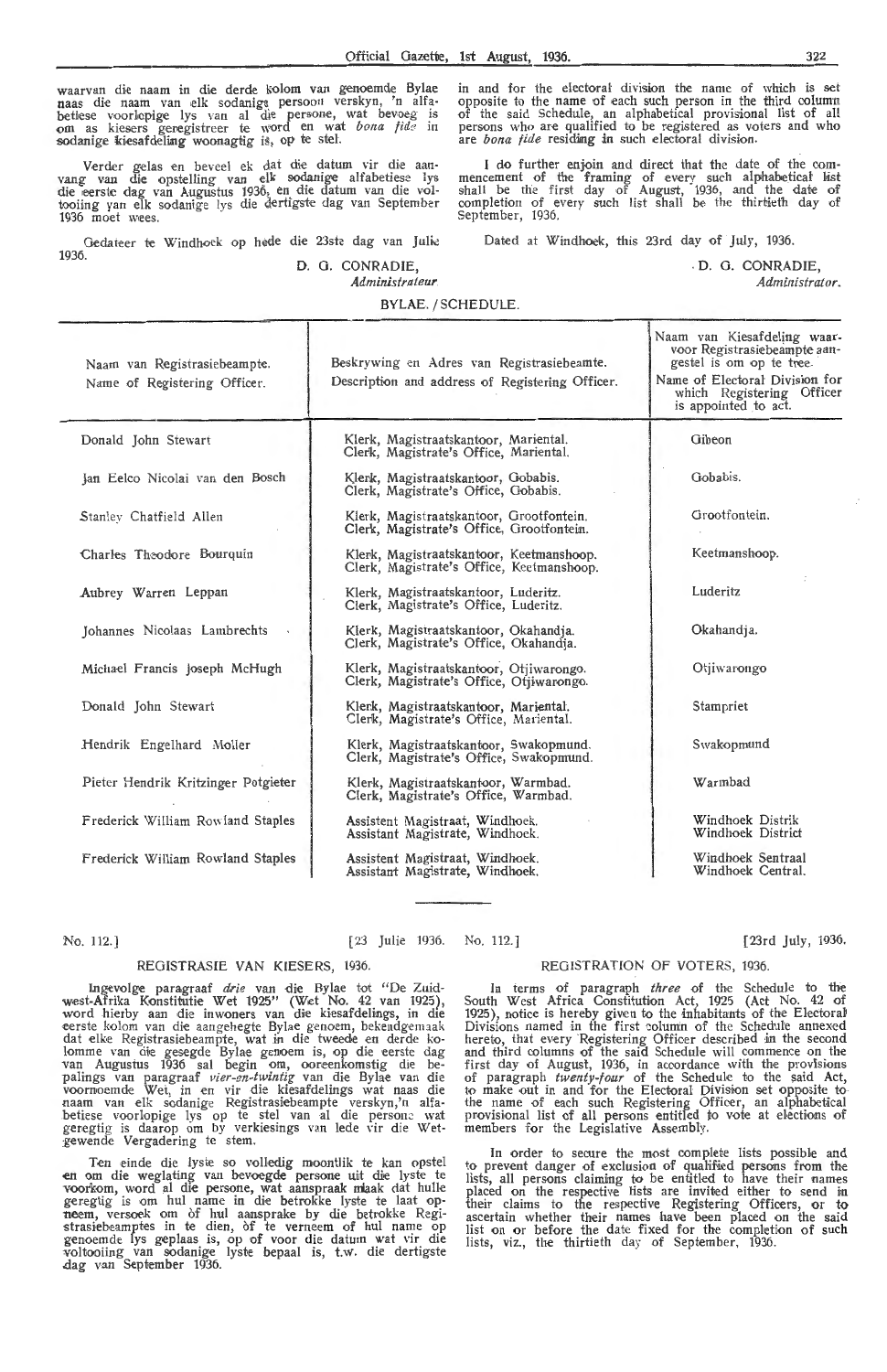#### BYLAE. / SCHEDULE.

| Naam van Kiesafdeling.<br>Name of Electoral Division. | Naam van Registrasiebeampte.<br>Name of Registering Officer. | Beskrywing en Adres van Registrasiebeamte.<br>Description and address of Registering Officer. |
|-------------------------------------------------------|--------------------------------------------------------------|-----------------------------------------------------------------------------------------------|
| Gibeon.                                               | Donald John Stewart                                          | Klerk, Magistraatskantoor, Mariental.<br>Clerk, Magistrate's Office, Mariental,               |
| Gobabis.                                              | Jan Eelco Nicolai van den Bosch                              | Klerk, Magistraatskantoor, Gobabis.<br>Clerk, Magistrate's Office, Gobabis.                   |
| Grootfontein.                                         | Stanley Chatfield Allen                                      | Klerk, Magistraatskantoor, Grootfontein.<br>Clerk, Magistrate's Office, Grootfontein.         |
| Keetmanshoop.                                         | Charles Theodore Bourouin                                    | Klerk, Magistraatskantoor, Keetmanshoop.<br>Clerk, Magistrate's Office, Keetmanshoop.         |
| Luderitz.                                             | Aubrey Warren Leppan                                         | Klerk, Magistraatskantoor, Luderitz.<br>Clerk, Magistrate's Office, Luderitz.                 |
| Okahandja.                                            | Johannes Nicolaas Lambrechts                                 | Klerk, Magistraatskantoor, Okahandja.<br>Clerk, Magistrate's Office, Okahandja.               |
| Otiiwarongo.                                          | Michael Francis Joseph McHugh                                | Klerk, Magistraatskantoor, Otjiwarongo.<br>Clerk, Magistrate's Office, Offivarongo.           |
| Stampriet.                                            | Donald John Stewart                                          | Klerk, Magistraatskantoor, Mariental.<br>Clerk, Magistrate's Office, Mariental.               |
| Swakopmund.                                           | Hendrik Engelhard Moller                                     | Klerk, Magistraatskantoor, Swakopmund.<br>Clerk, Magistrate's Office, Swakopmund.             |
| Warmhad.                                              | Pieter Hendrik Kritzinger Potgieter                          | Klerk, Magistraatskantoor, Warmbad.<br>Clerk, Magistrate's Office, Warmbad.                   |
| Windhoek Distrik.<br>Windhoek District                | Frederick William Rowland Staples                            | Assistent Magistraat, Windhoek.<br>Assistant Magistrate, Windhoek.                            |
| Windhoek Sentraal.<br>Windhoek Central.               | Frederick William Rowland Staples                            | Assistent Magistraat, Windhoek.<br>Assistant Magistrate, Windhoek.                            |

No. 113.] [1 Augustus, 1936. No. 113.] [1st August, 1936. [1st August, 1936.]

### VERBOD VAN VERWYDER!NO VAN VELLE, HUIDE, HORINGS EN ANDER DlEREPRODUKTE.

Dit het die Administrateur behaag om, ingevolge en<br>kragtens die bevoegdhede aan hom verleen ooreenkomstig artikels sestien en *drie-en-twintig* van "De Veeziekten Proklamatie 1920'' (Proklamasie No. 28 van 1920), die volgende<br>regulasies te maak:—

1. Niemand mag enige velle, huide, horings of ander diereprodukte verwyder, of laat verwyder of toelaat om ver- wyder te word uit 'n vir vee geslote streek soos omskrywe deur Ooewermentskennisgewing No. 37, gedagteken 13 Maart 1935, en Ooewermentskennisgewing No. 143, gedagteken 1 Oktober 1935, tensy sodanige verwydering deur 'n permit gemagtig is.

2. 'n Permit vir sodanige verwydering kan verkry word van die Nature!le Kommissaris, Ovamboland, Toesigsbeampte, NatureHe Aangeleenthede, Okavango, of 'n Polisiebeamptc wat op die grens van die voormelde geslote streck, d.w.s. op die Polisiesone-grens, gestasioneer is.

3. Die Natmelle Kommissaris, Toesigsbeampte, Naturelle Aangeleenthede, of Polisiebeampte mag nie 'n permit vir sodanige verwydering uitreik nie, tensy hy eers die diereprodukte wat verwyder word ondersoek het en sodanige produkte gevinu het behoorlik gedroog of gesout te wees.

No. 114.] [ 1 Augustus 1936.

#### ''DE NATURELLEN (STEDELIKE OEBiEDEN) PROKLAMATIE 1924".

#### KLEIN NEDERSETTINO OTAV! NO. 102, EN DIE PLAAS SWAPS, NO. 755, GELEË IN DIE MAGISTRAATSDISTRIK GROOTFONTEIN.

Dit het die Administrateur behaag om, ingevolge en kragtens die bevoegdhede aan hom verleen ooreenkomstig "De Naturellen (Stedelike Gebieden) Proklamatie 1924" (Proklamasie No. 34 van 1924), die gebied omskryf in die aan-<br>gehegte Bylae te verklaar 'n stedelike gebied vir die doeleindes van die vermelde Proklamasie te wees.

## PROHIBITION OF MOVEMENTS OF SKINS, HIDES, HORNS AND OTHER ANIMAL PRODUCTS.

The Administrator has been pleased, under and by virtue of the powers in him vested by sections *sixteen* and *twenrythree* of the Diseases of Stock Proclamation, 1920 (Proclamation No. 28 of 1920), to make the following regulations:-

. No person shall remove, or shall cause or permit to be removed any skins, hides, horns or other animal product out of the Closed Area for Stock as defined by Government Notice No. 37, dated 13th March, 1935, and Government· Notice No. 143, dated 1st October, 1935, unless such removal is authorised by permit.

A permit for such removal may be obtained from the Native Commissioner, Ovamboland, Officer in Charge, Native Affairs, Okavango or a Police Officer stationed on the border of the aforesaid Closed Area, i.e. on the Police Zone Boundary.

3. The Native Commissioner, Officer in Charge, Native Affairs, or Police Officer shall not issue a permit for such removal unless he has first examined the animal products to be removed and has found such products to be properly driea or cured.

No. 114.] **list August, 1936.** 

## NATIVES (URBAN AREAS) PROCLAMATION, 1924:

SMALL SETTLEMENT OTAVI NO. 102, AND THE FARM

#### SWAPS, NO. 755, SITUATE IN THE MAGISTERIAL DITSRICT OF GROOTFONTEIN.

The Administrator has been pleased under and by virtue of the powers in him vested by the Natives (Urban Areas} Proclamation, 1924 (Proclamation No. 34 of 1924), to declare the area defined in the accompanying Schedule to be an urban area for the purposes of the aforesaid Proclamation.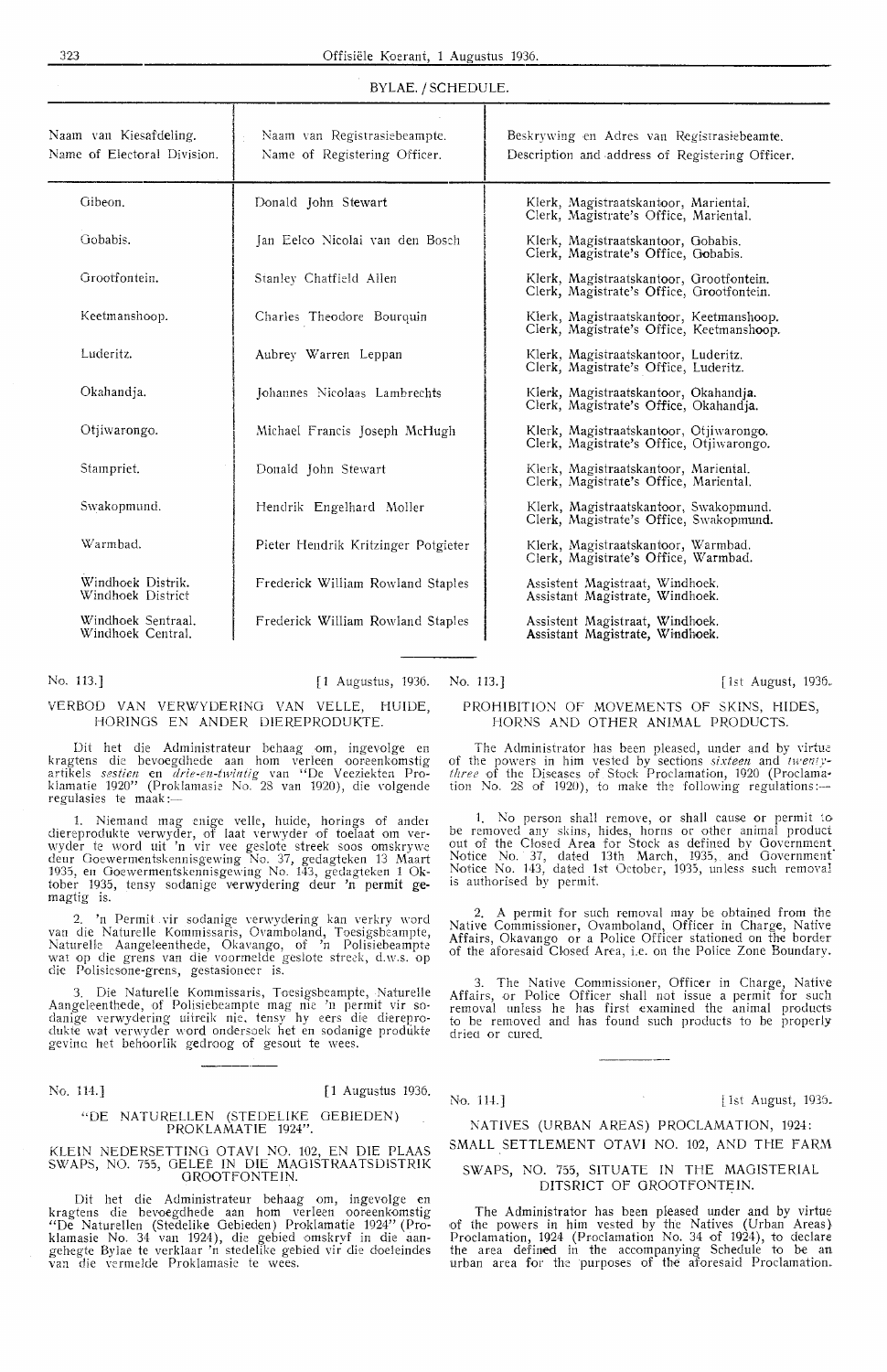#### BYLAE.

Die gebied omskrewe ooreenkomstig die volgende kaarte wat in die kantoor van die Landmeter-generaal, Windhoek, weggebêre word:-

- (1) Klein Nedersetting Otavi No. 102, S.G. No. A. 33/22 gedagteken 13.1.22.
- (2) Plaas Swaps No. 755, S.G. No. A. 23/33 gedagteken 16.5.33, geleë in die Magistraatsdistrik Grootfontein.

#### GEPROKLAMEERDE KRING INOEVOLOE ARTIKEL *ELF*  VAN " DE NATURELLEN (STEDELIKE OEBIEDEN) PROKLAMATIE 1924".

Dit het die Administrateur beh aag om, ingevolge en kragtens die bevoegdhede aan hom verleen ooreenkomstig sub-<br>artikel (1) van Artikel ?*If* van "De Naturellen (Stedelike<br>Gebieden) Proklamatie 1924" (Proklamasie No. 34 van 1924) te verklaar dat die stedelike gebied wat in die aangehegte bylae omskryf is, vanaf en na die eerste dag van Augustus 1936 'n geproklameerde kring sal wees onderhewig aan die bepalings van vermelde artikel elf.

Dit het horn voorts behaag om bekend te maak dat hy ten opsigte van voormelde geproklameerde kring alle bevoegdhede bepaal in paragrawe (a) tot (j) van subartikel (1) van vermelde artikel *elf* sal uitoefen.

**BYLAE** 

Die gebied omskre\Ye ooreenkomstig die volgende kaarte wat in die kantoor van die Landmerer-generaal, Windhoek, weggebêre word:-

- (1) Klein Nedersetting Otavi No. 102, S.O. No. A. 33.22 gedagteken 13.1.22.
- (2) Plaas S\,·aps No. *1·:yJ \_,* S.G. No. A. 23 33 gedagteken 16.5.33, gelee in die Magistraatsdistrik Grootfontein,

"DE NATURELLEN (STEDELIKE GEBIEDEN) PROKLA-MATIE 1924": TOEPASSING VAN ARTIKEL SES OP DIE STEDELIKE OEBIED VAN KLEIN NEDERSETTING OTAVI NO. 102, EN DIE PLAAS SWAPS NO. 755, OE-LEE IN DIE MAOISTRAATSDlSTRIK GROOTFONTEIN.

Dit het die Administrateur behaag om, ingevolge en kragtens die be\·oegdhede aan horn verleen ooreenkomstig artikel *ses* van ''De Naturellen (Stedelike Gebieden) Proklamatie 1924" (Proklamasie No. 34 van 1924) te verklaar<br>en bekend te maak dat, vanaf en na die eerste dag van<br>Augustus 1936, alle naturelle binne die grense van die Stedelike Oebied van KLEIN NEDERSETTINO OTAVI NO. 102., en die plaas SWAPS NO. 755, geleë in die Magistraatsdistrik<br>Grootfontein, behalwe dié wat vrygestel is ingevolge subartikel (2) van wrmelde artikel, in 'n lokasie of naturelle- hostel moet woon.

No. 117.] [ 1 Augustus 1936.

Dit het die Administrateur behaag om ingevolge en krag- tens die bevoegdhede aan horn verleen ooreenkomstig subartikel (1) van artikel twintig van "De Naturellen (Stedelike Gebieden) Proklamatie 1924" (Proklamasie No. 34 van 1924), Gebieden) Proklamatie 1924 (Pro<br>die volgende regulasie te maak :-

#### REGULASIE.

Die regulasies gepubliseer onder Goewermentskennisgewing 1\o. 173 van die 20ste dag van De\$ember 1924 vir die ge- proklameerde kring bepaal in Ooewermentskennisgewing No. 172 van dieselfde datum (die gebied onder die toesig van die Stadsraad van Windhoek) word van krag en tree in werking op die eerste dag van Augustus 1936 in die geproklameerde kring bepaal in Goewermentskennisgewing No. 115 van die eerste dag van Augustus 1936, te wete, die gebied omskrewe ooreenkomstig die volgende kaarte wat in die kantoor van die Landmeter-generaal, Windhoek, weggebêre word:-

- (1) Klein Nedersetting Otavi No. 102, S.O. No. A. 33/22 gedagteken 13.1.22.
- (2) Plaas Swaps No. 755, S.O. No. A. 23/33 gedagteken 16.5.33, gelee in die Magistraatsdistrik Orootfontein.

behalwe sover as wat hulle herroep, gewysig of aangevul is deur regulasies gemaak vir die geproklameerde kring bepaal in laasgenoemde Ooewermentskennisgewing.

#### SCHEDULE.

The area defined according to the following diagrams filed in the office of the Surveyor-General, Windhoek :-

- (1) Small Settlement Ota\'i No. 102, S.O. No. A. 33/22 dated 13.1.22.
- (2) Farm Swaps No. 755, S.G. No. A. 23/33 dated 16.5.33, situate in the Magisterial District of Grootfontdn.

#### No. 115.] [ 1 Augustus 1936. No. 115.] [ 1st August, 1936.

#### PROCLAIMED AREA UNDER SECTION *ELEVEN* Of THE NATIVES (URBAN AREAS) PROCLAMATION, 1924.

The Administrator has been pleased under and by virtue of the powers in him vested by sub-section (1) of Section *eleven* of the Natives (Urban Areas) Proclamation, 1924 (Proclamation No. 34 of 1924), to declare that the Urban<br>Area defined in the accompanying schedule shall from and after the first day of August, 1936, be a proclaimed area subject to the provisions of the said section *eleven*.

And has further been pleased to make known that he shall exercise in respect of the said proclaimed area, all and several the powers specified in paragraphs (a) to  $(i)$ of sub-section  $(1)$  of the said section eleven.

#### SCHEDULE.

The area defined according to the following diagrams filed in the office of the Surveyor-General, Windhoek:-

- (1) Small Settlement Otavi No. 102, S.G. No. A. 33/22 dated 13.1.22
- (2) Farm Swaps No. 755, S.G. No. A. 23,33 dated 16.5.33, situate in the Magiste rial District of Grootfontein ,

No. 116.] [ 1 Augustus 1936. No. 116.] [ 1st August, 1930.

#### NATIVES (URBAN AREAS) PROCLAMATION, 1924 :

APPLICATION OF SECTION SIX TO THE URBAN AREA OF SMALL SETTLEMENT OTAVI NO. 102, AND THE FARN\ SWAPS NO. 755, SITUATE IN THE MAGISTERIAL DISTRICT OF GROOTFONTEIN.

The Administrator has been pleased under and by virtue of the powers in him vested by section *six* of the Natives (Urban Areas) Proclamation, 1924 (Proclamation No. 34 of 1924), to declare and make known that from and after the first day of August, 1936, all natives within the limits of the Urban Area of SMALL SETTLEMENT OTAVI NO. 102, and the farm SWAPS NO. 755, situate in the Magisterial District of Grootfontein, other than those exempted under sub-section (2) of the said section, shall reside in a location or native hostel.

#### No. 117.] [ 1st August, 1936.

The Administrator has been pleased under and by virtue of the powers in him vested by sub-section (1) of section twenty of the Natives (Urban Areas) Proclamation, 1924 (Proclamation No. 34 of 1924), to make the following regulation: $-$  REGULATION.

The regulations published under Government Notice No. 173 of the 20th day of December, 1924, for the Proclaimed Area defined in Government Notice No. 172 of the same date (the area under the control of the Municipal Council of Windhoek) shall be of force and effect from the first day of August, 1936, in the Proclaimed Area defined in Government Notice No. 115 of the first day of August, 1936, to wit, the area defined according to the following diagrams filed in the office of the Surveyor-General, Windhoek:

- (1) Small Settlement Otavi No. 102, S.G. No. A. 33/22 dated 13.1.22.
- (2) Farm Swaps No. 755, S.G. No. A. 23/33 dated 16.5.33, situate in the Magisterial District of Grootfontein,

save in so far as they are repealed, amended or added to by regulations made for the Proclaimed Area defined in the last mentioned Government Notice.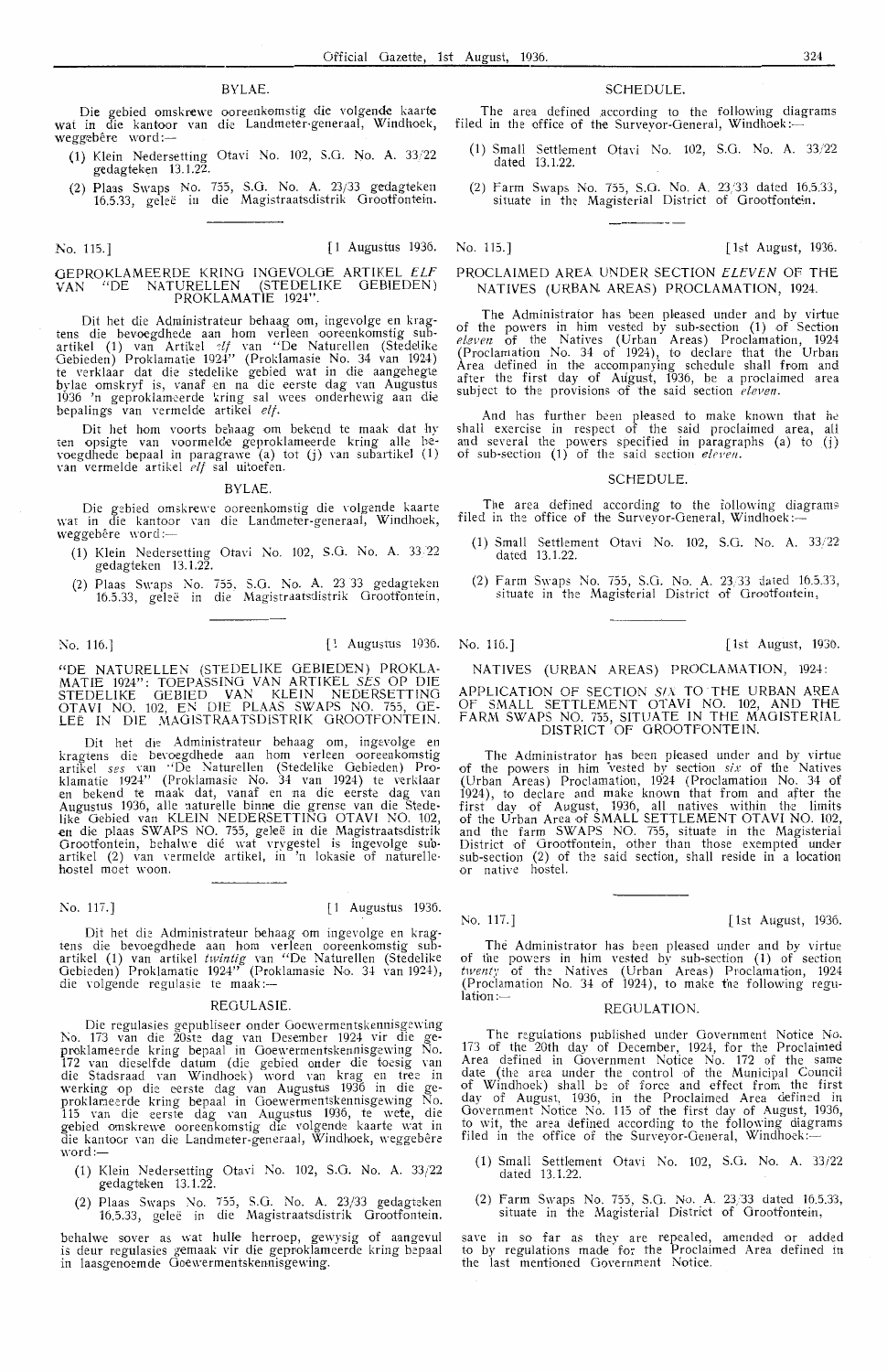No. 118.] [ 1 Augustus, 1936. No. 118. J [ 1st August, 1936. 31]

#### PADKOMM!SS!E VAN AROAB:

#### VERKIESING EN BENOEMING VAN LEDE.

Vir algemene informasie word hiermee, ooreenkomstig<br>artikel *negentien* van die Paaie en Uitspanplekke Ordonnansie 1927 (Ordonnansie No. 15 van 1927), bekend gemaak dat die hierondergenoemde here as lede van die Padkommissie van Aroab vir die tydperk eindigende 31 Maart 1939, verkies of benoem is:-

| Jacobus Michael van Zyl.            | Wyk No. 1.   |  |
|-------------------------------------|--------------|--|
| Philippus Lodewicus van Schalkwyk.  | Wyk No. 2.   |  |
| Johan Christian Johannesson         | $Wyk$ No. 3. |  |
| Christian Jacobus Thirion<br>$\sim$ | . Wyk No. 4. |  |
|                                     |              |  |

No. 119.] [1 Augustus 1936. No. 119.] [1st August, 1936. [1st August, 1936.

### PADKOMM!SSIE VAN BETHANIE: VERKIESINO EN BENOEMINO VAN LEDE.

Vir algemene informasie word hiermee, ooreenkomstig<br>artikel *negentien* van die Paaie en Uitspanplekke Ordonnansie 1927 (Ordonnansie No. 15 van 1927), bekend gemaak dat die hierondergenoemde here as lede van die Padkommissie van<br>Bethanie vir die tydperk eindigende 31 Maart 1939, verkies of benoem is:

| Fredrick Gidion Roedolf Kotze |           |                 | Wyk No. 1. |                 |
|-------------------------------|-----------|-----------------|------------|-----------------|
| Michael Johannes Stoffberg.   |           |                 |            | $Wvk$ No. 2.    |
| Paul Pfeiffer                 | $\bullet$ |                 |            | . Wyk No. 3.    |
| Georg Kottker                 |           | $\cdot$ $\cdot$ |            | . Wyk No. $4$ . |

## PADKOMMISSIE VAN KEETMANSHOOP:

#### VERKIESING EN BENOEMING VAN LEDE

Vir algemene informasie word hiermee, ooreenkomstig artikel negentien van die Paaie en Uitspanplekke Ordonnansie 1927 (Ordonnansie No. 15 van 1927), bekend gemaak dat die hierondergenoemde here as lede van die Padkommissie van Keetmanshoop vir die tydperk eindigende 31 Maart 1939, ver-<sup>:</sup><br>kies of benoem is:—

| Jasper Johannes van der Westhuizen |  | $Wyk$ No. 1. |  |
|------------------------------------|--|--------------|--|
| Jacobus Andries Diedrik Kruger     |  | Wyk No. 2.   |  |
| Emil Ernst Luchtenstein            |  | Wyk No. 3.   |  |
| Andries Jacobus Blaauw             |  | Wyk No. 4.   |  |

No. 121.J

[ 1 Augustus, 1936.

#### REOULASIES BETREFFENDE DIE KONTROLE VAN VLEISHANDEL.

. Dit het die Administrateur behaag om, ingevolge en kragtens die bevoegdhede hom verleen deur artikel seive van die Ordonnansie betreffende die Kontrole van Vleishandel 1935 (Ordonnansie No. 8 van 1935), die volgende regulasies,<br>as wysigings van die regulasies gepubliseer volgens Goewermentskennisgewing No. 157, wat die agste dag van November 1935 gedateer is, en wat gelees moet word as deel van die vermelde regulasies, te maak :-

#### REGULASIES

20. Regulasie No. 12 word hiermee geskrap en deur die volgende nuwe regulasie vervang -

"12. (1) Geen beeste, skape, bokke of varke mag uit die Gebied na 'n gekontrolleerde mark uitgevoer word nie, behalwe kragtens 'n permit wat deur die Raad uitgereik is. Kwotas vir die uitvoer van grootvee na<br>gekontrolleerde markte word deur die Raad toegeken. Enige *bona fide* boer of behoorlik gelisensiëerde vee-<br>Thandelaar kan aansoek doen vir 'n kwota vir die uitvoer van grootvee na sodanige markte, maar moet dit doen op 'n deur die Raad vasgestelde datum."

"(2) Die raad kan, volgens sy goeddunke, enige besondere gekontrolleerde mark toeken of aan boere<br>of aan veehandelaars, of verklaar dat enige sodanige mark begunstigend sal wees of vir boere of vir veehandelaars, na gelang die geval mag wees."

21. Regulasie No. 14 word gewysig deur die invoeging van die volgende woorde na die woorde "mag word" wat daarin voorkom :-

> "en met die verstande dat geen heffing betaalbaar sal wees nie ten opsigte van vee, karkasse of vleisprodukte wat na markte buite die Unie van Suid-Afrika, wat per see bereik word, uitgevoer word."

#### AROAR BOADS BOARD.

#### ELECTION AND APPOINTMENT OF MEMBERS.

It is hereby notified for general information, in terms of section *ningteen* of the Roads and Outspans Ordinance, 1927 (Ordinance No. 15 of 1927), that the undermentioned gentlemen have been elected or appointed as members of the Aroab Roads Board, for the period ending 31st March,  $1939:$ 

| Jacobus Michael van Zyl.          | Ward No. 1. |  |
|-----------------------------------|-------------|--|
| Philippus Lodewicus van Schalkwyk | Ward No. 2. |  |
| Johan Christian Johannesson.      | Ward No. 3. |  |
| Christian Jacobus Thirion.        | Ward No. 4. |  |

#### BETHANIE ROADS BOARD:

#### ELECTION AND APPOINTMENT OF MEMBERS.

It is hereby notified for general information, in terms of section *nineteen* of the Roads and Outspans Ordinance, 1927 (Ordinance No. 15 of 1927), that the undermentioned gentlemen have been elected or appointed as members of the Bethanie Roads Board for the period ending 31st March,<br>1939:-

|                | Fredrick Gidion Roedolf Kotze |   |           |                       | Ward No. 1. |  |
|----------------|-------------------------------|---|-----------|-----------------------|-------------|--|
|                | Michael Johannes Stoffberg .  |   |           | $\tilde{\phantom{a}}$ | Ward No. 2. |  |
| Paul Pfeiffer. |                               | ٠ | $\bullet$ |                       | Ward No. 3. |  |
| Georg Kottker  |                               | ٠ | ٠         |                       | Ward No. 4. |  |

| $\sim$       |           |  |  | $\mathbf{v}$ and $\mathbf{v}$ and $\mathbf{v}$ |  |
|--------------|-----------|--|--|------------------------------------------------|--|
| ul Pfeiffer  |           |  |  | Ward No. 3                                     |  |
| eorg Kottker | $\bullet$ |  |  | Ward No. 4                                     |  |
|              |           |  |  |                                                |  |

No. 120.] [1 Augustus 1936. No. 120.] [ 1st August, 1936. [ 1st August, 1936.

#### KEETMANSHOOP ROADS BOARD:

#### ELECTION AND APPOINTMENT OF MEMBERS.

It is hereby notified for general information, in terms of section *nineteen* of the Roads and Outspans Ordinance, 1927 (Ordinance No. 15 of 1927), that the undermentioned gentlemen have been elected or appointed as members of the Kedmanshoop Roads Board for the period ending 31st March, 1939 :-

| Jasper Johannes van der Westhuizen. |  | Ward No. 1. |  |
|-------------------------------------|--|-------------|--|
| Jacobus Andries Diedrik Kruger.     |  | Ward No. 2. |  |
| Emil Ernst Luchtenstein             |  | Ward No. 3. |  |
| Andries Jacobus Blaauw<br>$\sim$    |  | Ward No. 4. |  |

#### No. 121.]

[ 1st August, 1936.

#### MEAT TRADE CONTROL REGULATIONS.

The Administrator has been pleased, under and by virtue. of the powers conferred upon him by section *seven* of the Meat Trade Control Ordinance, 1935 (Ordinance No. 8 of 1935), to make the following regulations, as amendments of the regulations published under Government Notice to be read as part of the said regulations:

#### **DEGULATIONS**

20. Regulation No. 12 is hereby deleted and the following new regulation substituted therefor

" 12. (1) No cattle, sheep, goats or pigs shalI be exported from the Territory to a controlled market except under a permit issued by the Board. Quotas for the export of large stock to controlled markets will be allotted by the Board, Any *bona fide* farmer or duly licensed cattle dealer may apply for a quota for the export of large stock to such markets, but must do so on a date to be fixed by the Board."

 $''(2)$  The Board may, in its discretion, allocate any particular controlled market either to farmers or to cattle dealers, or declare that any such market will be preferential either to farmers or to cattle dealers,. as the case may be."

21. Regulation No. 14 is amended by the insertion of the following words after the word "Administrator" occurring therein:

"and provided that no levy shall be payable in respect of stock, carcasses or meat products exported to markets outside the Union of South Africa, which are reached by sea."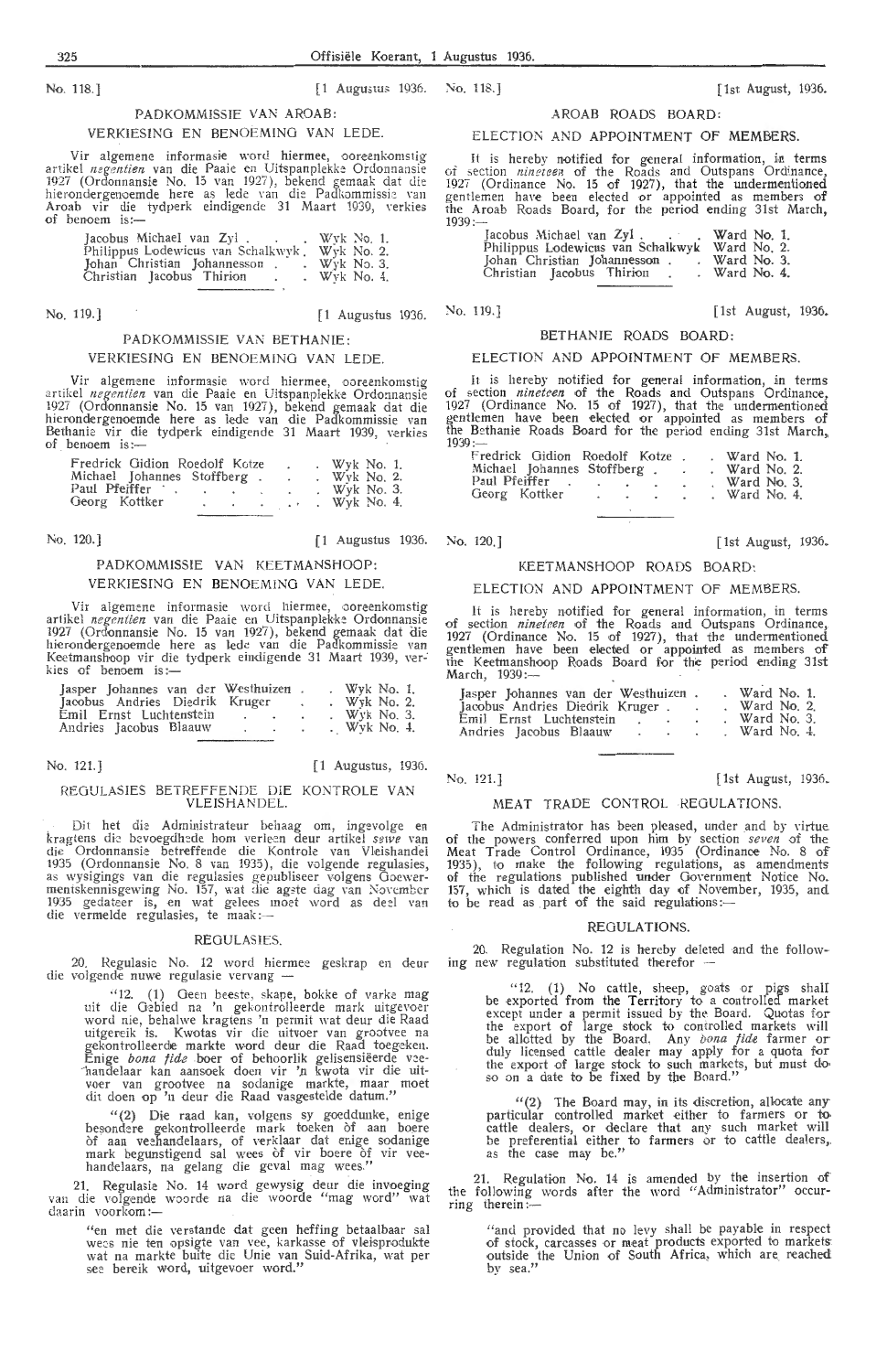22. Regulasie No. 15 word hiermee gewysig deur die invoeging van die woorde ".wat die handel betref" na die woord "Gebied" wat in die eerste lyn daarvan voorkom.

23. Regulasie No. 18 word hiermee gewysig deur die invoeging van die woorde "of vleisprodukte" na die woord "skaapvleis" wat in die tweede lyn van paragraaf (b) daarvan voorkom.

24. Vorm C van die By!ae word hiermee geskrap en deur die volgende nuwe vorm vervang:-C.

Ek, die ondergetekende, ......... .. , van .... , in die distrik van .... , behoorlik ..... , verklaar hi,ermee dat ek n bona fide gelisensiëerde veehandelaar <sub>is en</sub> dat ek op die datum wan-<br>boer neer ek hierdie verklaring maak in die wettige besit van die ondervermelde vee is

Ek verklaar verder dat van die voormelde vee ek op die oomblik kan verkoop

| OSSe,  |  |
|--------|--|
|        |  |
|        |  |
| bokke, |  |
|        |  |
|        |  |

rn dat ek verwag om binne die volgende ses maande te kan verkoop -

|   | osse.            |
|---|------------------|
|   |                  |
|   |                  |
| . | skape,<br>bokke, |
|   | varke.           |

22. Regulation No. 15 is hereby amended by the insertion of the words "in the way of trade" after the word "Territory" occurring in the first line thereof.

23. Regulation No. 18 is hereby amended by the insertion of the words "or meat products" after the word "mutton" occurring in the second line of paragraph (b) thereof.

24. Form C in the Schedule is hereby deleted and the following new form substituted therefor - C.

cattle dealer and that I am at the date of making this declaration in lawful possession of the undermentioned stock --

|--|--|

I further declare that out of the aforesaid stock I have for sale at the moment

| OXen, |        |
|-------|--------|
|       | cows,  |
|       | sheep, |
|       | goats, |
|       | pigs;  |
|       |        |

and that I expect to have for sale within the next six months -

|  |  |  |  |  |  |  |  |  |  |  |  |  |  |  |  |  |  | oxen.  |
|--|--|--|--|--|--|--|--|--|--|--|--|--|--|--|--|--|--|--------|
|  |  |  |  |  |  |  |  |  |  |  |  |  |  |  |  |  |  | 00ws.  |
|  |  |  |  |  |  |  |  |  |  |  |  |  |  |  |  |  |  | sheep, |
|  |  |  |  |  |  |  |  |  |  |  |  |  |  |  |  |  |  | goats, |
|  |  |  |  |  |  |  |  |  |  |  |  |  |  |  |  |  |  | pigs.  |

# **Algemene Kennisgewings.**

#### (No. 37 van 1936.)

Hiermee word ooreenkomstig Artikel 13 (2) van die Onderwysproklamasie (Proklamasie No. 16 van 1926) bekend<br>gemaak dat daar op die 25ste dag van September 1936 om<br>10 uur in die voormiddag 'n vergadering van ouers en voogde<br>van kinders, wat onderstaande skole besoek, gehou op die plek wat na die name van die respektiewe skole aan-<br>gedui word, teneinde 'n skoolkomitee te kies ooreenkomstig Artikel 13 van die genoemde Proklamasie.

| Distrik.                 | Skool.                               | Plek.       |
|--------------------------|--------------------------------------|-------------|
| BETHANIE.                | Kuibis Primêre Skool.                | Skoolgebou. |
| GIBEON.                  | Tranendal Primêre Skool.             | Skoolgebou. |
| OTJIWARONGO.             | Woodstock Primêre Skool. Skoolgebou. |             |
| $W$ indhoek, $27 - 1026$ | W. ORBAN,<br>Direkteur van Onderwys. |             |

27 Julie 1936.

#### (No. 38 van 1936.)

Die volgende word vir algemene informasie gepubliseer:-

LYS VAN PLASE ONDER KWARANTYN OP 10 JULIE 1936.

# MILTSIEKTE:

GJBEON: Dobbin, Naruchas, Stampriet 132. OKAHANDJA: Ondunduwazirapi. KEETMANSHOOP: Gabasis West 112.

# **General Notices.**

#### (No. 37 of 1936.)

Notice is hereby given in terms of section 13 (2) **of**  the Education Proclamation (Proclamation No. 16 of 1926) that a meeting of parents and guardians of children attending<br>each of the undermentioned schools will be held on the 25th day of September, 1936, at 10.0 a.m., and at the p1aoe appearing opposite the name of the school, for the purpose of electing a school committee in terms of section 13 of the said Proclamation.

| District. | School.                          | Place.                              |
|-----------|----------------------------------|-------------------------------------|
| BETHANIE. | Tranendal Primary.               | School Building.                    |
| GIBEON.   | Kuibis Primary.                  | School Building.                    |
|           | OT JIWARONGO. Woodstock Primary. | School Building.                    |
| Windhoek, |                                  | W. ORBAN,<br>Director of Education. |

27th July, 1936.

#### (No. 38 of 1936.)

The following is published for general information: $-$ 

LIST OF FARMS UNDER QUARANTINE **AS AT**  10TH JULY, 1936.

#### **ANTH RAX:**

GIBEON: Dobbin, Naruchas, Stampriet 132. OKAHANDJA: Ondunduwazirapi. KEETMANSHOOP: Gahasis West 112.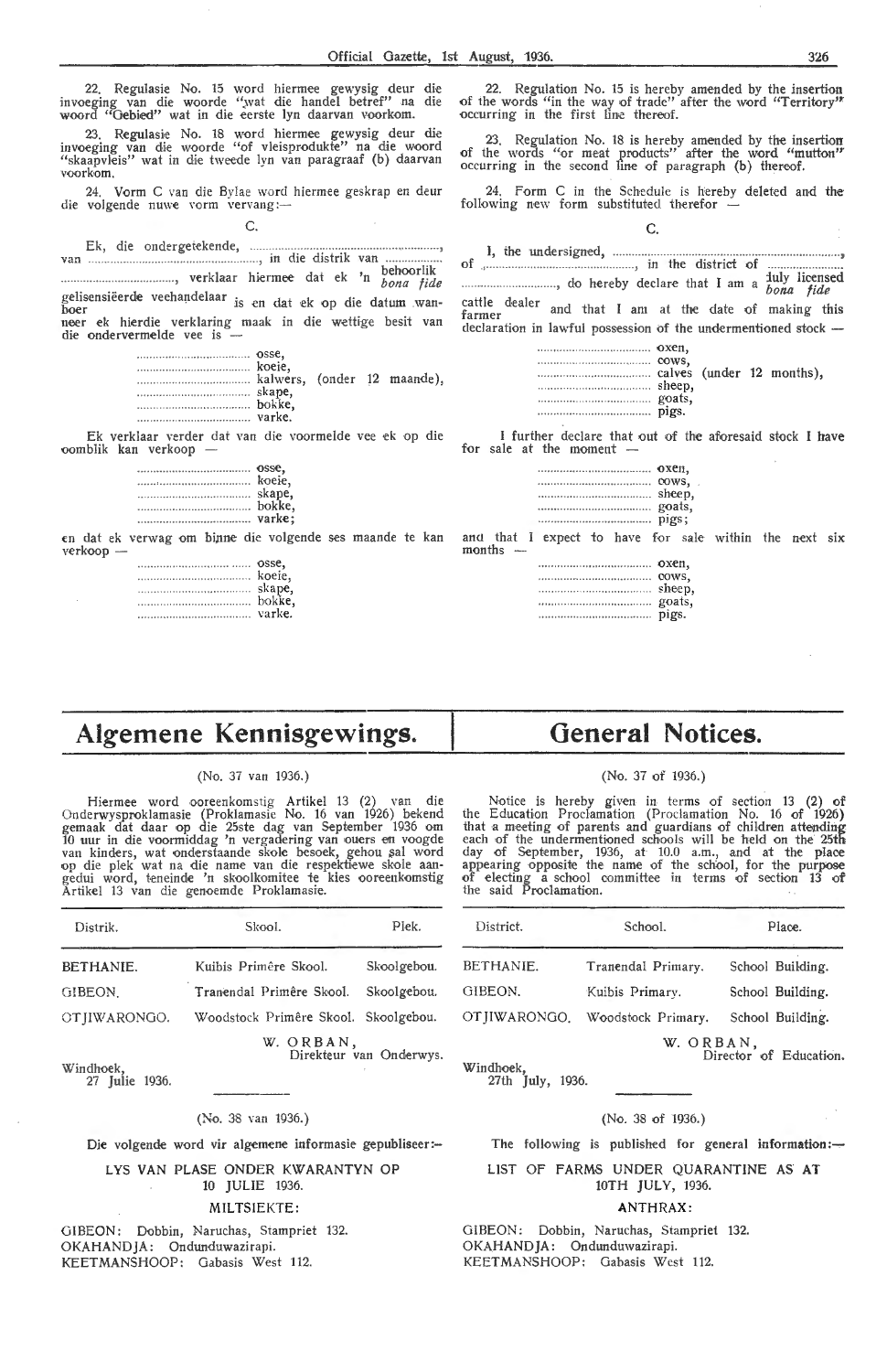#### SPONSSIEKTE:

GROOTFONTEIN: Plaas 572, Warlencourt.

OOBABIS: Breitenberg 51, Kismet 336.

OT JIWARONGO: Plaas 203, Stormberg 227, Otjitasu 19, Otjikururume 213.

**KARIBIB:** . Fahlwater 9, Friedrichsfelde, Lievenberg 25, Otjua 37.

**OKAHANDJA:** Omaserukumba 14, Okawatuta 110, Mareewil 84, Gemeenteweide, Oserikari 54, Otjimbingwe<br>Naturellereservaat.

REHOBOTH: Gemeenteweide, Koanus.

#### **M. M. NESER,**  Hoofveearts.

**Windhoek,** 

10 Julie 1936.

#### BLACKQUARTER:

GROOTFONTEIN: Farm 572; Warlencourt.

GOBABIS: Breitenberg 51, Kismet 336.

OTJIWARONGO: Farm 203, Stormberg 227, Otjitasu 19, Otjikururume 213.

KARIBIB: Fahlwater 9, Friedrichsfelde, Lievenberg 25, Otjua 37.

OKAHANDJA: Omaserukumba 14, Okawatuta 110, Mareewil 84, Commonage. Oserikari 54, Otjimbingwe Native Reserve.

REHOBOTH: Commonagc, Koanus.

**M. M.** NESER, Senior Veterinary Surgeon.

Windhoek, 10th July, 1936.

# **Advertensies.**

## ADVERTEER IN DIE OFFISIËLE KOERANT VAN SUIDWES-AFRIKA.

1. Die *Offisiiile K.oerant* sa'l op die lste en 15de van elke maand verskyn; ingeval een van hierdie dae op 'n Sondag op Publieke Feesdag val, dan verskyn die *Offisiële* Koerant op die eersvolgende werkdag.

2. Advertensies wat in die Offisiële Koerant geplaas moet word moet in die taal waarin hulle sal verskyn ingelrandig word aan die kantoor van die Sekretaris vir Suidwes- 'Afrika (Kamer 46, Regerings-Oeboue, Windhoek), nie later<br>**as** 4.30 n.m. op die neënde dag voor die datum van ver-<br>skyning van die *Offisiële Koerant* waarin die advertensies<br>moet geplaas word nie.

3. Advertensies word in die Offisiële Koerant geplaas agter die offisiele gedeelte, of in 'n ekstra blad van die *Koenmt,* soos die Sekretaris mag goedvind.

4. Advertensies word in die *Offisiële Koerant* gepubli-<br>seer in die Engelse, Afrikaanse en Duitse tale; die nodige vertalinge moet deur die adverteerder of sy agent gelewer word. Dit moet onthou word dat die Duitse teks van die Offisiële Koerant slegs 'n vertaling is, en nie die geoutoriseerde uitgawe is nie,

5. Slegs wetsadvertensies word aangeneem vir publikasie in die *Offisiële Koerant*, en hulle is onderworpe aan die goedkeuring van die Sekretaris vir Suidwes-Afrika, wat die<br>aanneming of verdere publikasie van 'n advertensie mag **weier.** 

6. Advertensies moet saver as moontlik op die masjien geskryf wees. Die manuskrip van advertensies moet slegs op, een kant van die papier geskryf word, en alLe name moet tluidelik wees; ingeval 'n naam ingevolge onduidelike handskrif foutief gedruk word, dan kan die advertensies slegs dan weer gedruk word as die koste van 'n nuwe opneming betaal word.

7. Die jaarlikse intekengeld vir die Offisiële Koerant is 20/-, posvry in hierdie Gebted en die Unie van Suid-Afrika, verkrygbaar van die here John Meinert, Bpk., Posbus 56, Windhoek. Posgeld moet vooruit betaal word deur oorseese<br>intekenaars. Enkele eksemplare van die *Offisiële Koerant* is verkrygbaar of van die here John Meinert, Bpk., Posbus 56, Windhoek, of van die Sekretaris vir Suidwes-Afrika, teen die prys van 1/- per eksemplaar.

8. Die koste vir die opname van advertensies, behalwe die kennisgewings, wat in die volgende paragraaf genoem is, is. teen die tarief van 7/6 per duim enkel kolom, en 15/ per duim dubbel kolom, herhalings teen half prys. (Oedeeltes van 'n duim moet as 'n volle duim bereken word.)

9. Kennisgewings aan krediteure en debiteure in die boedels van oorlede persone, en kennisgewings van eksekuteurs<br>betreffende likwidasie-rekenings, wat vir inspeksie lê, word in skedule-vorm gepubliseer teen 12/- per boedel.

10. Geen advertensie sal geplaas word nie, tensy die koste vooruit betaal is. Tjeks, wissels, pos- of geldorders moet betaalbaar gemaak word aan die Sekretaris vir Suidwes-**Afrika.** 

# **Advertisements.**

#### ADVERTISING IN THE OFFICIAL GAZETTE OF SOUTH WEST AFRICA.

1. The *Official Gazette* will be published on the 1st and 15th day of each month; in the event of either of those days falling on a Sunday or Public Holiday, the *Gazette* will be published on the next succeeding working day.

2. Advertisements for insertion in the *Gazette* must be delivered at the office of the Secretary for South West Africa (Room 46, Government Buildings, Windhoek) in the languages in which they are to be published, not later than 4.30 p.m. on fue *ninth* day before the date of pub).icati-on of the *Gazette* in which they are to be inserted.

3. Advertisements wili be inserted in the *Gazette* after the official matter or in a supplement to the *Gazette* at the discretion of the Secretary.

-1. Advertisements will be published in the *Official Gazette* in the English, Dutch or German languages; the necessary translations must be furnished by the advertiser<br>or his agent. It should be borne in mind however, that the German version of the *Gazette* is a translation only and not the authorised issue.

5. Only legal advertisements are accepted for publication in the *Official Gazette,* and are subject to the approval of the Secretary for South West Africa, who can refuse to accept or decline further publication of any advertisement.

6. Advertisements should as far as possible be typewritten. Manuscript of advertisements should be written on<br>one side of the paper only, and all proper names plainly inscribed; in the event of any name being incorrectly printed as a result pf indistinct writing, the advertisement can only be republished on payment of the cost of another insertion.

7. The Subscription for the *Official Gazette* is 20/- per annum, post free in this Territory and the Union of South Africa obtainable from Messrs. John Meinert Ltd., Box 56, Windhoek. Postage must be prepaid by Overseas subscribers. Single copies of the *Gazette* may be obtained either from Messrs. John Meinert Ltd., Box 56, Windhoek, or from the Secretary for South West Africa at the price of 1/- per copy.

8. The charge for the insertion of advertisements other than the notices mentioned in the succeeding paragraph is at the rtae of 7/6 per inch single column and 15/- per inch double column, repeats half price. (Fractions of an inch to be reckoned an inch.)

Notices to Creditors and Debtors in the estates of deceased persons and notices of executors concerning liquidation accounts lying for inspection, are published in schedule form at 12/- per estate.

10. No advertisement will be inserted unless the charge is prepaid. Cheques, drafts, postal orders or money orders must be made payable to the Secretary for South West Africa.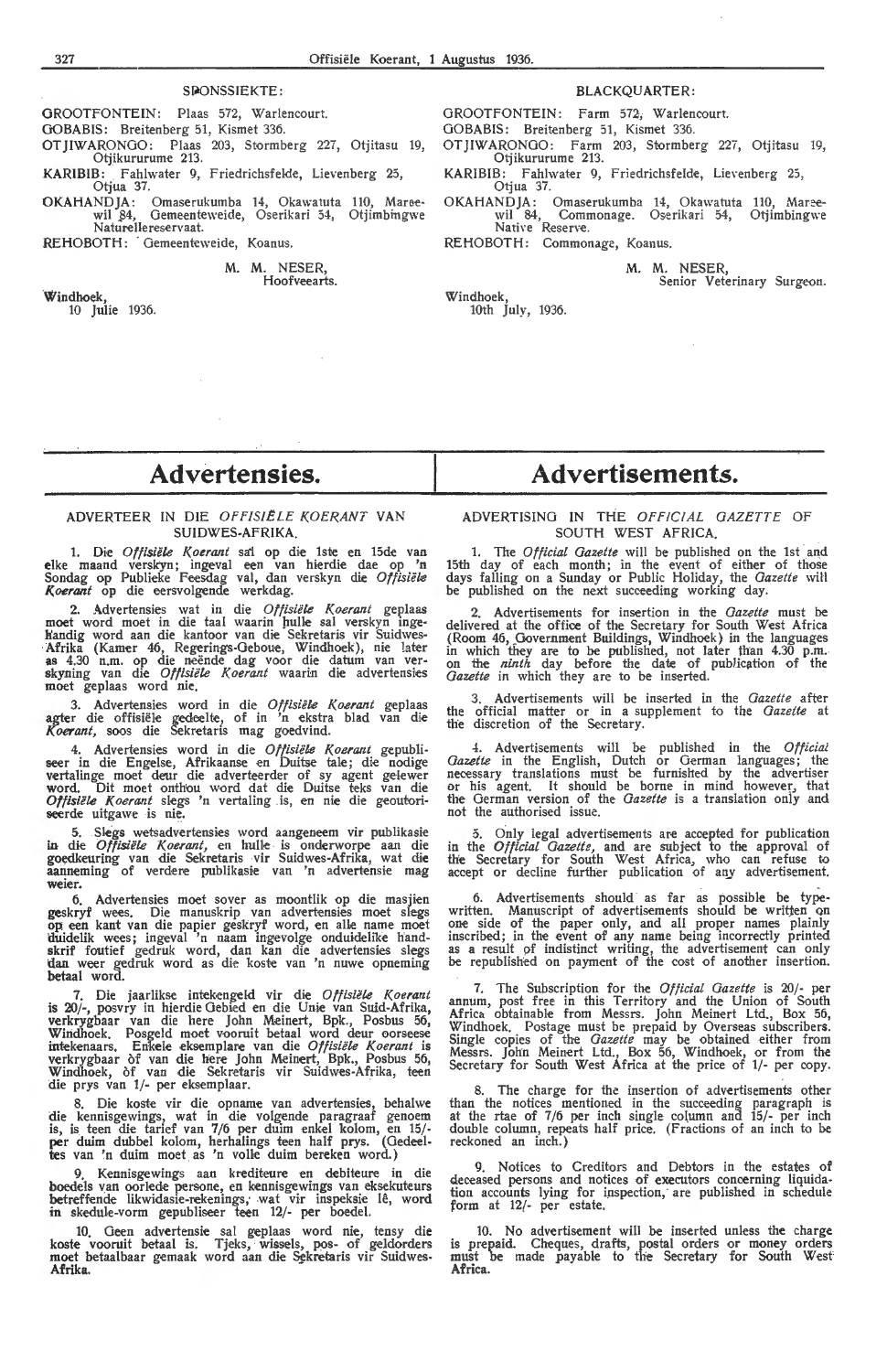KENNISGEWINGS VAN DIE MEESTER. Ingevolge artiekel *sestien*, onderartiekel (3), en artiekel *neën-en-dertig*, onderartiekel (1) van die Insolvensie Ordonnansie 1928.

Aangesien die Boedels, in die hierondervermelde Bylae kragtens Bevel van die Hooggeregshof van Suidwes-Afrika gesekwestreer is, word hiermee kennis gegee dat 'n eerste byeenkoms van skuldeisers in die vermelde Boedels op die datums en tye en plekke, vermeld in die Bylae, vir die bewys van vorderings en die verkiesing van 'n kurator gehou sal word. In Windhoek sal die byeenkomste voor die Meester gehou word; in ander plekke voor die Magistraat.

J. M. M. COMMAILLE, . *A1eester van die Hoogg,eregshof van S.W.-Afrika.* 

MASTER'S NOTICES. Pursuant to Section *sixteen*, Sub-section (3), and Section *thirty-nine*, Sub-section (1), of the Insolvency Ordinance, 1928.

The Estates mentioned in the subjoined Schedule having been placed under sequestration by Order of the High Court of South West Africa, notice is hereby given that a first meeting of creditors will be held in the said Estates on<br>the dates and at the times and places mentioned in the Schedule for the proof of claims and for the e Meetings in Windhoek will be held before the Master; elsewhere they will be held before the Magistrate.

M. M. COMMAILLE

'

|                     | Form. No. 2. / Form. No. 2.                      | BYLAE.-SCHEDULE.                                                                                                            | $\mu$ in $\mu$ , continualed,<br>Master of the High Court of South West Africa. |                         |
|---------------------|--------------------------------------------------|-----------------------------------------------------------------------------------------------------------------------------|---------------------------------------------------------------------------------|-------------------------|
| No. van<br>B oe del | Beskrywing<br>Naam<br>en<br>van Boedel           | Datum waarop en Afdeling van Hof<br>waardeur Bevel gegee is<br>Date upon which and Division of Court<br>by which Order made | Dag, Datum van Uur en Byeenkoms<br>Dav, Date and Hour of Meeting                | Plek:<br>van Byeenkoms. |
| No. of<br>Estate    | and Description<br>Name<br>of Estate             | Datum v. Bevel<br>Afdeling van Hof<br>Division of Court<br>Date of Order                                                    | Uur/Hour<br>Datum/Date<br>Daq/Day                                               | Place of Meeting        |
| 463                 | Peter Vogt, Farmer of<br>Ukuib. District Karibib | 13/7/36<br>Windhoek                                                                                                         | 18/8/36<br>Tuesdav<br>10 a.m.                                                   | <b>Karibib</b>          |

KENNISGEWING VAN KURATORS EN BOEDELBEREDDERAARS. Ingevolge artikel *ses -en -neiintig ,* onde ra rtikel (2) van die Insolvensiewet 1916, soos op Suidwes-Afrika toegepas.

Kennis word hiermee gegee, dat die likwidasierekenings en state van distribusie of/en kontribusie in die boedels, vermeld in aangehegte Bylae, vir inspeksie deur skuldeisers in die vermelde kantore, gedurende 'n tydperk<br>van veertien dae of soveel langer, soos daarin vermeld, vanaf die datum, in die Bylae vermeld, of vanaf die

NOTICES OF TRUSTEES **AND** ASSIGNEES. Pursuant to Section *ninety-six,* Sub-section (2), of the Insolvency Ad, 1916, as applied to South West **Africa.** 

Notice is hereby given that the liquidation accounts and plans of distribution or/and contribution in the Estates mentioned in the subjoined Schedule will lie open at the offices therein mentioned for a period of fourteen days, or<br>such longer period as is therein stated, from the date mentioned in the Schedule or from the date of publ whichever may be later, for inspection by creditors.

| Form. No. 6 / Form. No. 6. | $BYLAE.$ $-$ SCHEDULE. |
|----------------------------|------------------------|
|                            |                        |
|                            |                        |

| No. van<br>Boedel<br>No. of | Naam en Beskrywing van Boedel<br>Name and Description of Estate | Beskrywing<br>van Rekening<br>Description of Account   | Kantore waar Rekening vir<br>inspeksie sal lê<br>Offices at which Account<br>will lie open | Datum vanaf wan-<br>neer Rekening vir<br>inspeksie sal lê<br>Date from which<br>Account will lie<br>open |          |
|-----------------------------|-----------------------------------------------------------------|--------------------------------------------------------|--------------------------------------------------------------------------------------------|----------------------------------------------------------------------------------------------------------|----------|
| Estate                      |                                                                 |                                                        | Meester<br>Master                                                                          | Magistraat<br>Magistrate                                                                                 | Van/From |
| 449                         | Insolvent Estate of<br>Harold Rayner Walney-Dean                | First and Final<br>Liquidation and<br>Distrib. Account | Windhoek                                                                                   | Otiiwarongo                                                                                              | 1/8/1936 |
| 455                         | Insolvent Estate<br>Lucie Marie Stefanie Kempel,<br>born Wolff  |                                                        | Windhoek                                                                                   |                                                                                                          | 1.8/1936 |

## IN THE MATTER Of LACKMANN MINES (PTY.) LTD. IN VOL. LIQU.

Notice is hereby given that the First and Final Liquidation and Distribution Account in the above matter was confirmed by the Master of the High Court on the 17th July, 1936, and that a dividend is being paid.

> A. NEUHAUS, Liquidator.

Windhoek, 20th July, 1936.

## NOTICE.

Notice is hereby given that fourteen days after publication of this notice it is intended to transfer the business of General Dealer and Dealer in Patent and Proprietary Medicines carried on at Helmeringhausen, district Bethanie, by LUEDE-RITZ (1926) LIMITED, to KRABBENHOEFT & LAMPE.

> Ors. H!RSEKORN & JORISSEN, Attorneys for the Parties, Luderitz.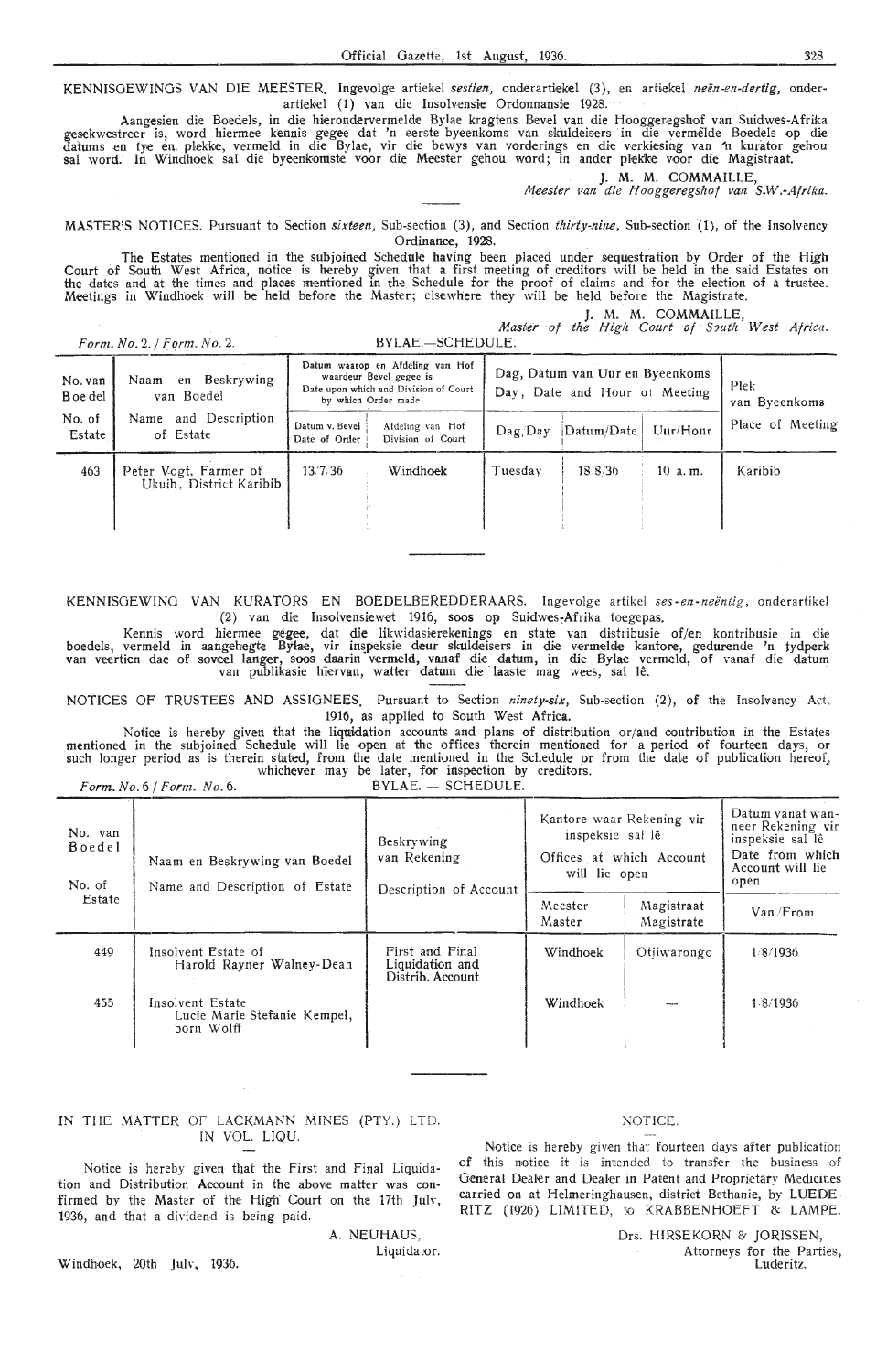## VERKIESING VAN EKSEKUTEURS EN VOOODE.

Aangesien die Boedels van die persone, vermeld in die aangehegte lys, nie verteenwoordig is nie, word hier-<br>mee kennis gegee aan die nagelate eggenoot (as daar een is) erfgename, legatarisse en skuldeisers, en—in gevalle w lende boedels op die vermelde tye, datums en plekke gehou sal word vir die doel om 'n persoon of persone **te** kies vir goedkeuring van die Meester van die Hooggeregshof van Suidwes-Afrika as geskik en bekwaam om deur hom as eksekuteurs of voogde, soos die geval mag wees, aangestel te word. Byeenkomste te Windhoek word voor die Meester,<br>en in ander plekke voor die Magistraat, gehou.

J. **M. M.** COMMAILLE, *Meester van die Hooggeregshof yan S.W.-Afriko.* 

#### ELECTION OF EXECUTORS AND TUTORS.

The Estates of the persons mentioned in the attached schedule being unrepresented, notice is hereby given to<br>the surviving spouse (if any), next-of-kin, legatees, and credittors, and—in cases where the meeting is convened election of Tutors-to the paternal and maternal relatives of the minors, and to all others whom these presents may concern, that meetings will be held in the several Estates at the times, dates, and places specified for the purpose of selecting some person or persons for approval by the Master of the High Court of South West Africa as fit and proper to be by him appointed Executors or Tutors, as the case may be. Meetings at Windhoek will be held before the Master, and in other places before the Magistrate.

J. M. M. COMMAILLE, *Master of the High Court of South West Afric,a.* 

BYLAE.-SCHEDULE.

| Geregistr.<br>Nommer<br>van Boedel<br>Regisiered<br>Number<br>of Estate | Naam van Oorledene<br>Famielienaam<br>Name of the Deceased<br>Surname | Voornaam<br>Christian Name | Beroep<br>Occupation | Datum en plek<br>van oorlyde<br>Date and Place<br>of Death | Datum en tyd<br>van byeenkoms<br>Date and Time<br>of Meeting | Plek van<br>byeenkoms<br>Place<br>of Meeting | <b>Byeenkoms</b><br>belê vir ver-<br>kiesing van<br>Meeting Con-<br>vened for<br>election of |
|-------------------------------------------------------------------------|-----------------------------------------------------------------------|----------------------------|----------------------|------------------------------------------------------------|--------------------------------------------------------------|----------------------------------------------|----------------------------------------------------------------------------------------------|
| 1913                                                                    | Botma                                                                 | Jacob Jacobus              | Farmer               | $3/7/36$ at<br>Windhoek                                    | Friday,<br>$7/8/36$ at<br>10a.m.                             | Keetmanshoop                                 | Executor<br>Dative                                                                           |
| 1915                                                                    | von Suchodoletz                                                       | Mathilde                   | Retired              | $12/2/29$ at<br>Stettin                                    | Tuesday,<br>$11.8/36$ at<br>$10a$ . $m$                      | Windhoek                                     | do.                                                                                          |

#### KENN ISOEWINO.

## VOOROESTELDE PROKLAMASIE VAN NUWE DISTRIKS-PAD EN VERLEOOINO VAN BESTAANDE DISTRIKSPAD : DiSTRIK OOBAB IS.

NADEMAAL ondergenoemde Kommissie, 'n besluit geneem het dat dit wenslik is dat die pad in Bylae I hieronder beskryf as 'n distrikspad geproklameer moet word, en dat die bestaande Distrikspad No. 43 verle moet word soos m Bylae II hieronder beskryf, word alle belanghebbende per-<br>sone hierby aangesê, ingevolge subartikel (1) van artikel *twee-*<br>*en-dertig* van die Paaie en Uitspanplekke Ordonnansie 1927 (Ordonnansie No. 15 van 1927), om binne twee maande vanaf die datum van die verskyning hiervan by genoemde Kom-<br>missie skriftelik enige besware in te dien wat hulle mag<br>hê teen die proklamasie van die nuwe distrikspad en die verlegging van die bestaande Distrikspad No. 43.

F. C. GEARD,

Voorsitter: Gobabis Padkommissie.

Gobabis, 8 Julie 1936.

## BYLAE I.

## Pad van Gobabis na Epukiro-Naturellereservaat:

Vanaf die dorp Gobabis, oor die algemeen noordwaarts oor gedeelte B van die dorp en dorpsgronde Gobabis No. 74<br>en die plase Wendelstein No. 171, Ohlsenhagen No. 174, Otjimukandi No. 178, Cadillac No. 385, Hippo No. 386, Drimiopsis No. 387, Harlekyn No. 388, Haai No. 422, en<br>Bis No. 421; vandaar noordooswaarts en noordwaarts oor die plase Hennep No. 424 en Hekel No. 415; vandaar ooswaarts<br>oor die plase Stolshoek No. 416, Greatrex No. 417, Harnas<br>No. 418 en Bainesii No. 419; vandaar noordwaarts oor die naturellereservaat Epukiro No. 329 tot by die hoofkwartier<br>van die superintendent van genoemde reservaat.

#### BYLAE II.

### *Verlegging* van *Disfrikspad No.* 43.

*Beskrywing* van pad:

Die pad beskrywe as distrikspad No. 43 in Bylae II<br>van Proklamasie No. 4 van 1931.

*Omvang van verlegging:* 

Vanaf 'n punt op Hoofpad No. 6 soos omskrywe in Bylae I van Proklamasie No. 44 van 1931, op die plaas Grunental No. 151, oor die algemeen noordwaarts oor die plase Grunental No. 151, Eskadron No. 152 en Ottawa No. 150 tot by distrikspad No. 43 op laasgenoemde plaas.

#### NOTICE.

#### PROPOSED PROCLAMATION OF NEW DISTRICT ROAD AND DEVIATION OF EXISTING DISTRICT ROAD: DISTRICT OOBABIS.

WHEREAS the undermentioned Board has passed a reso- lution that it is desirable that the mad described in Schedule I hereto be proclaimed a district road, and that existing District Road No. 43 be deviated as described in Scheule II hereto, all interested persons are hereby called upon in terms of subsection (1) of section *thirty-two* of the Roads and Outspans Ordinance of 1927 (Ordinance No. 15 of 1927) to lodge in writing with the said Board, within two months of the date of publication hereof any objections they may have to the proclamation of the new district road and the deviation of existing District Road No. 43.

**F. C. OEARD,** 

Chairman: Oobabis Roads Board.

Oobabis, 8th July, 1936.

#### SCHEDULE I.

*Road from Gobabis to E pukiro Native \_Reserve:* 

**From** the township of Oobabis generally northwards via portion B of Gobabis Town and Townlands No. 74 and the farms Wendelstein No. 171, Ohlsenhagen No. 174, Otjimukandi No. 178, Cadillac No. 385, Hippo No. 386, Drimiopsis No. 387, Harlekyn No. 388, Haai No. 422, and Bis No. 421, thence continuing north-eastwards and northwards via the farms Hennep No.  $424$  and Hekel No.  $415$ , thence continuing eastwards via the farms Stolshoek No. 416, Oreatrex No. 417, Harnas No. 418 and Bainesii No. 419, thence continuing northwards via the Epukiro Native Reserve No. 329 to the headquarters of the Superintendent of such Reserve.

#### SCHEDULE II.

#### *Deviation* of *District Road No.* 43.

*Description of road:* 

The soad described as district road No. 43 in Schedule II to Proclamation No. 4 of 1931.

#### *Extent of deviation:*

From a point on Main Road No. 6, as defined in Schedule **l**  to Proclamation No. 44 of 1931, on the farm Grunental Ne. 151 generally northwards via the farms Grunental No. 151,<br>Eskadron No. 152 and Ottawa No. 150 to reconnect with district road No. 43 on the last mentioned farm.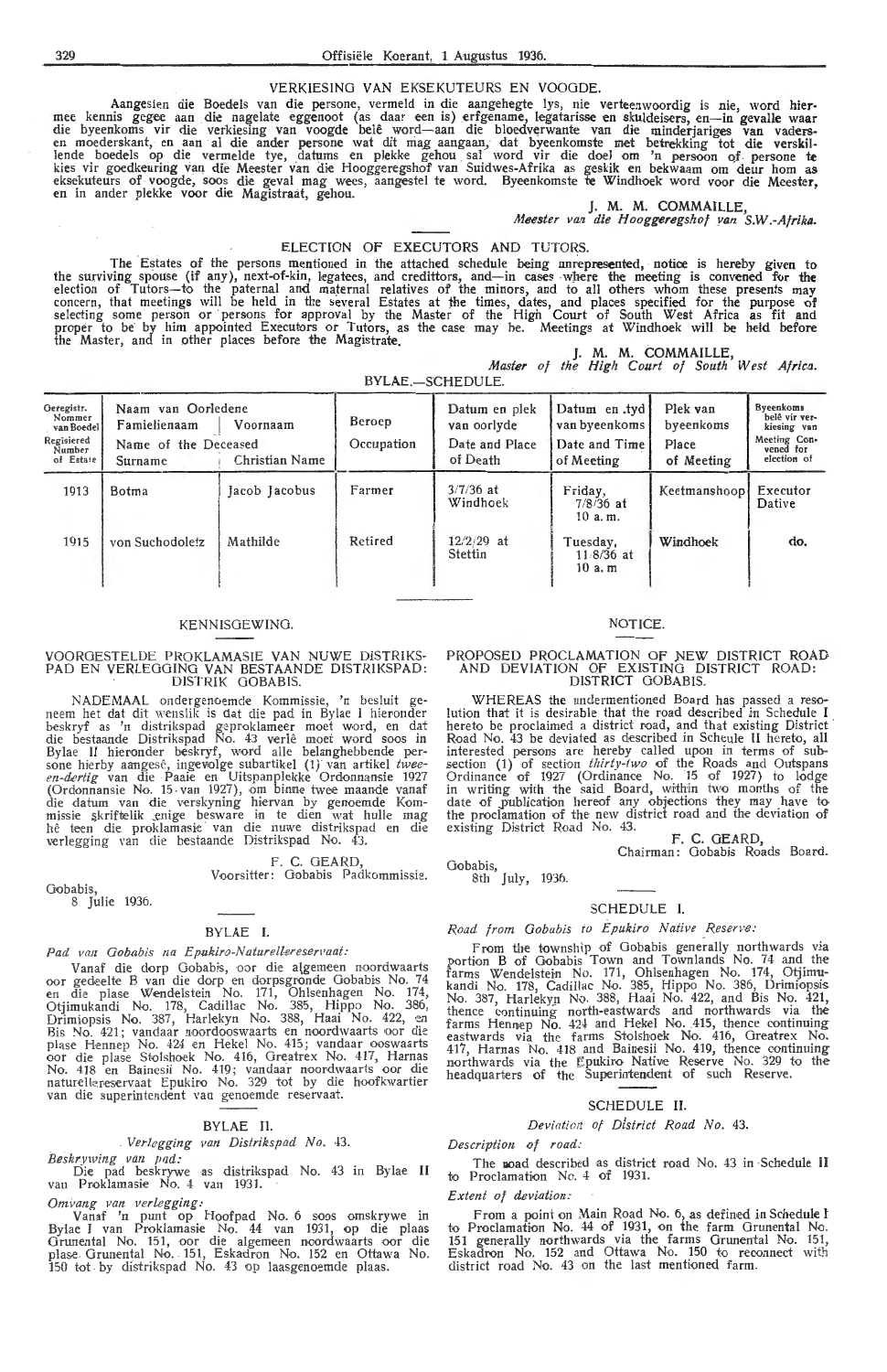KENNISGEWING AAN SKULDEISRS EN SKULDENAARS. BOEDELS VAN OORLEDE PERSONE Artikel 46. Wet 5. 24 van 1913, soos toegepas op Suidwes-Afrika.

Skuldeisers en skuldenaars i die Boedels wat vermeld is in bygaande Bylae word versoek om hul vorderings in te lewer en hul skulde te betaal bydie kantore van die betrokke Eksekuteurs binne die gemelde tydperke, vanaf die<br>· datum van publikasie hiervan.

NOTICE TO CREDITORS AND EBTORS. ESTATES OF DECEASED PERSONS. Section 46, Act No. 24 of 1913, as applied to South West Africa.

Creditors and Debtors in the Estates specified in the annexed Schedule are called upon to lodge their claims with **and pay** their debts to the Executor concerned within the stated periods calculated from the date of publication hereof.  $RVI$   $AF$   $\_SCH$  $F$  $NII$   $F$ 

| Boedel No.<br>Estate No. | BOEDEL VN WYLE<br>ESTATELATE                                                 | Binne 'n tydperk van<br>Within a period of | Naam en Adres van Eksekuteur of<br>gemagtigde Agent<br>Name and Address of Executor or<br>authorized Agent |
|--------------------------|------------------------------------------------------------------------------|--------------------------------------------|------------------------------------------------------------------------------------------------------------|
| 1762                     | Karl Hugo Richard Ladnann                                                    | 21 days                                    | E. Schüller, c/o Dr. Gumprecht &<br>Riesle, Box 25, Swakopmund                                             |
| 1882                     | William Hanna                                                                | 30 days                                    | H. Borchers, Agent for Executrix<br>Dative, Box 321, Windhoek                                              |
| 1887                     | Wilhelm Weber                                                                | 30 days                                    | Friedrich Moeller, c/o F. H. Waldron,<br>Box 28, Omaruru                                                   |
| 1888                     | August Schemmer                                                              | 30 days                                    | Maria Schemmer, c o F. H. Waldron,<br>Box 28, Omaruru                                                      |
| 1889                     | Therese Gertrud Hanse                                                        | 21 days                                    | Otto Muehr, Executor Dative,<br>c/o Dr. Hans Hirsekorn,<br>Hansa-Haus, Kaiser Str,<br>Box 53, Windhoek     |
| 1893                     | Katharina Arend, born äiller                                                 | 21 days                                    | F. H. Waldron, Master's Repres,<br>Box 28, Omaruru                                                         |
| 1894                     | Karl Konrad Arend                                                            | $30 \text{ days}$                          | Karl Heinz Arend, c/o F. H Waldron,<br>Box 28, Omaruru                                                     |
| 1901                     | Theodor Bernhard Fran Robert Schurig                                         | 30 days                                    | Mrs. K. E. Schurig.<br>c'o Dr. Gumprecht & Riesle,                                                         |
| 1902                     | Charlotte Stier                                                              | 21 days                                    | Dr. H. B. K. Hirsekorn, Master's<br>Representative, Windhoek                                               |
| 1905                     | Aletta Catherina du Pleis en nagelate<br>eggenoot Nicolaas acobus du Plessis | 30 daë                                     | N. J. du Plessis, p.a. Lorentz & Bone,<br>Box 85, Windhoek                                                 |
|                          |                                                                              |                                            |                                                                                                            |

#### **KENNISGEWING**

#### VOORGESTELDE PROKLAMASIE AN DISTRIKSPAD: DISTRIK GOBAE.

Nademaal die ondergenoemde Komissie 'n besluit ge-<br>neem het dat dit wenslik is dat diepad in onderstaande Bylae beskrywe, tot 'n distrikspad geoklameer moet word, word alle belanghebbende persone aansê kragtens subartikel (1) van artikel twee-en-dertig van e Paaie en Uitspanplekke Ordonnansie 1927 (OrdonnansieNo. 15 van 1927) om<br>binne twee dae vanaf die datum van erskyning hiervan by genoemde Kommissie skriftelik enige besware in te dien wat hulle mag hê teen die proklamasie an genoemde distriks-<br>pad.

F.C. GEARD

Voorsitter: lobabis Padkommissie.

Gobabis, 14 Julie 1936.

#### BYLAE.

Vanaf 'n punt op distrikspad No.43 naby die woning op die plaas Mundtsfarm No. 192, mrdweswaarts oor die plaas Mundtsfarm No. 192 en met 'nou gebruikte pad op genoemde plaas; vandaar met hierdi pad oor die plase Schoch No. 193, Riviera No. 139 enSpinosa No. 138 tot by die punt waar die ou gebruikte pacby distrikspad No. 57 op die plaas Spinosa No. 138 aansluit.

#### **NOTICE**

Duly instructed thereto by the Lrudator of the Windhoeker Bergwerks-Gesellschaft (Pty.) ld. in voluntary Liquidation, I shall offer for sale by PBLIC AUCTION on<br>SATURDAY, the 8th AUGUST, 1936,at 11 a.m., in front of the Karakul-Kontor (opposite CafeZoo) the Company's COMPLETE GOLD EXTRACION PLANT<br>on Farm Neuras in the District of Reiboth.

HAS BERKER, Auctioneer nd Sworn Appraiser.

#### **NOTICE**

# PROPOSED PROCLAMATION OF DISTRICT ROAD:<br>DISTRICT GOBABIS.

Whereas the undermentioned Board has passed a reso-<br>lution that it is desirable that the road described in the Schedule hereto, be proclaimed a district road, all interested persons are hereby called upon in terms of sub-section (1) of section thirty-two of the Roads and Outspans Ordinance of 1927 (Ordinance No. 15 of 1927), to lodge in writing with the said Board, within two months of the date of publication hereof any objections they may have to the proclamation of the said district road.

### F. C. OEARD,

Chairman: Gobabis Roads Board.

Oobabis, 14th July, 1936.

#### **SCHEDULE**

From a point on District Road No. 43 near to the Home-<br>stead of the farm Mundtsfarm No. 192 northwesterly 'via<br>the farm Mundtsfarm No. 192 and along an old used road the farm Mundtsfarm No. 192 and along an old used road on that farm and continuing via the farms Schoch No. 193, Riviera No. 139 and Spinosa No. 138 to a point where the old used road meets district road No. 57 on the farm Spinosa No. 138

#### NOTICE

is hereby given that 14 days from the date hereof application will be made to the Magistrate, Otjiwarongo, for the transfer of the Baker's Licence, Licence to sell tobacco by retail, Restaurant, Refreshment and Tea Room, Keeper Licence. Aerated and Mineral Water Dealer, and Fresh Produce Dealer, from FRANZ SCHULZE trading as above on Erf No. 88, Otjiwarongo, to CLARA MARTHA SCHULZE, born Baum.

ECKER & DU PLESSIS,

Attorneys for the Parties.